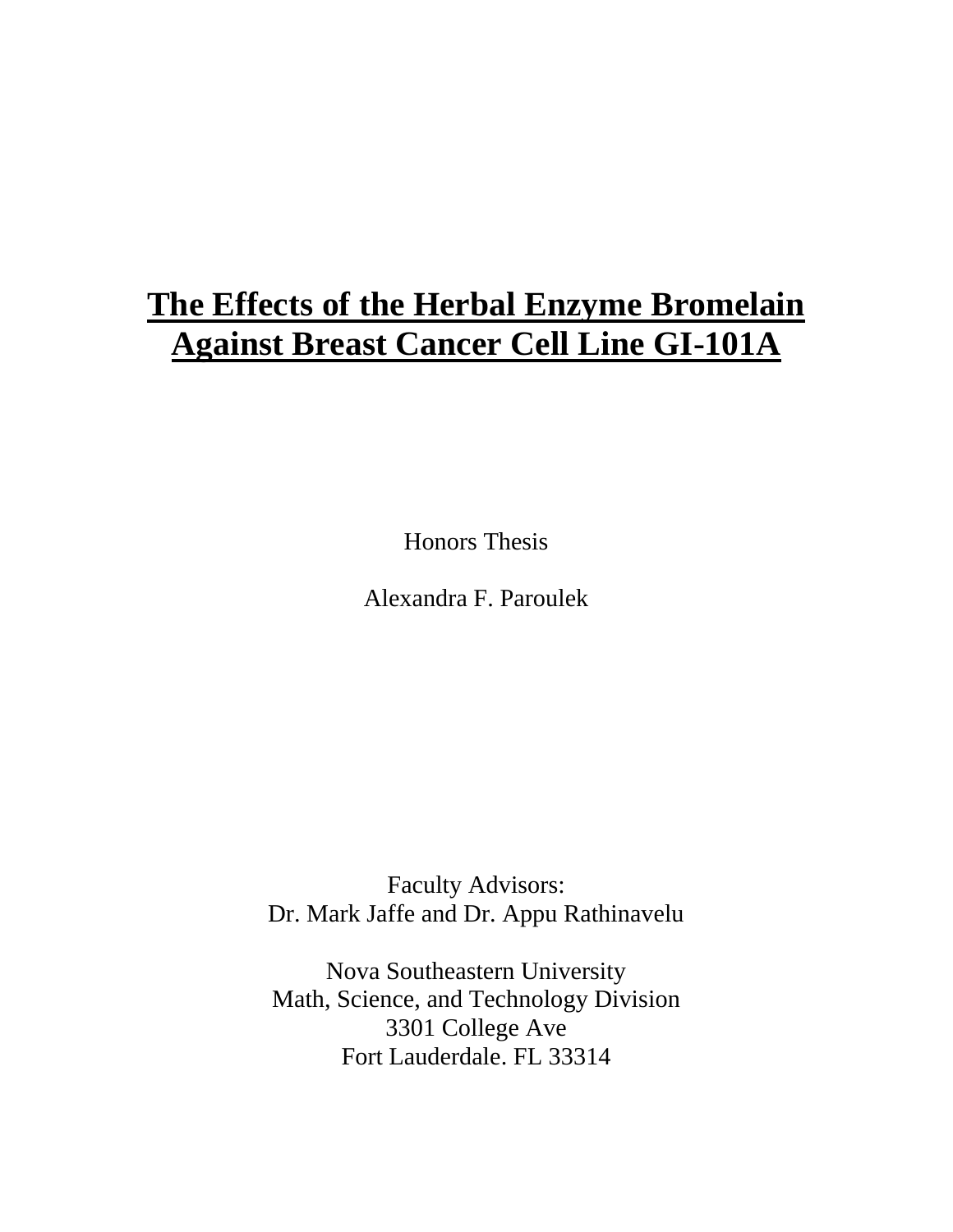## **The Effects of the Herbal Enzyme Bromelain Against Breast Cancer Cell Line GI-101A**

Honors Thesis

Alexandra F. Paroulek

Rejandry 7 Paroule

Alexandra F. Paroulek

 $a, \mu$ 

Dr. Mark Jaffe (Advisor) Assistant Professor

 $Q_1 = \frac{1}{2}$ 

Dr. Appu Rathinavelu (Advisor) Department of Pharmaceutical Sciences Chairman

 $4 + 4$ Dr. Matthew He

Director of Math, Science, and Technology Division

 $\Delta$ 

Dr. Don Rosenblum Dean of Farquhar College of Arts and Sciences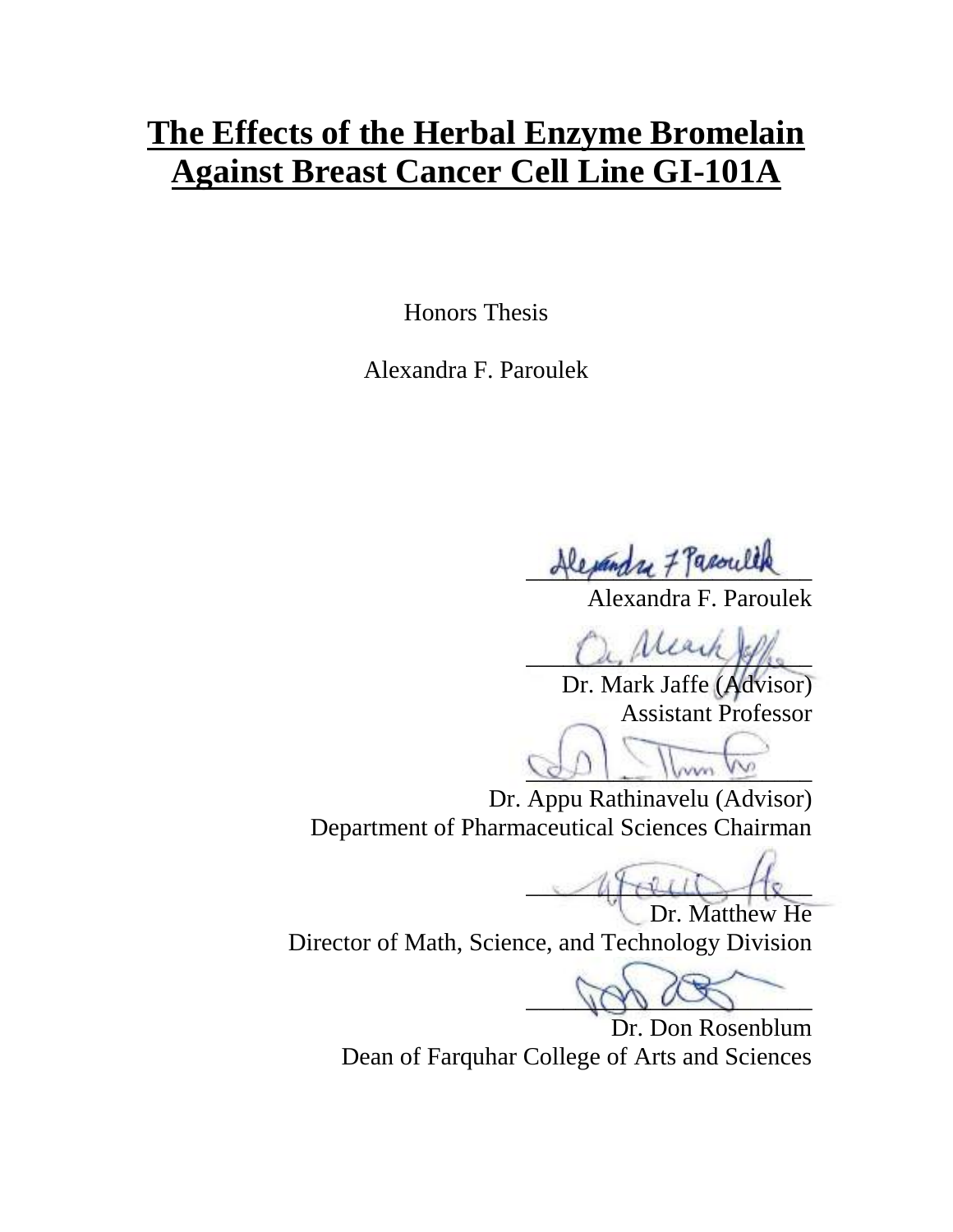# **Table of Contents**

| Figures and Graphs14-15, 17 |  |
|-----------------------------|--|
|                             |  |
|                             |  |
|                             |  |
|                             |  |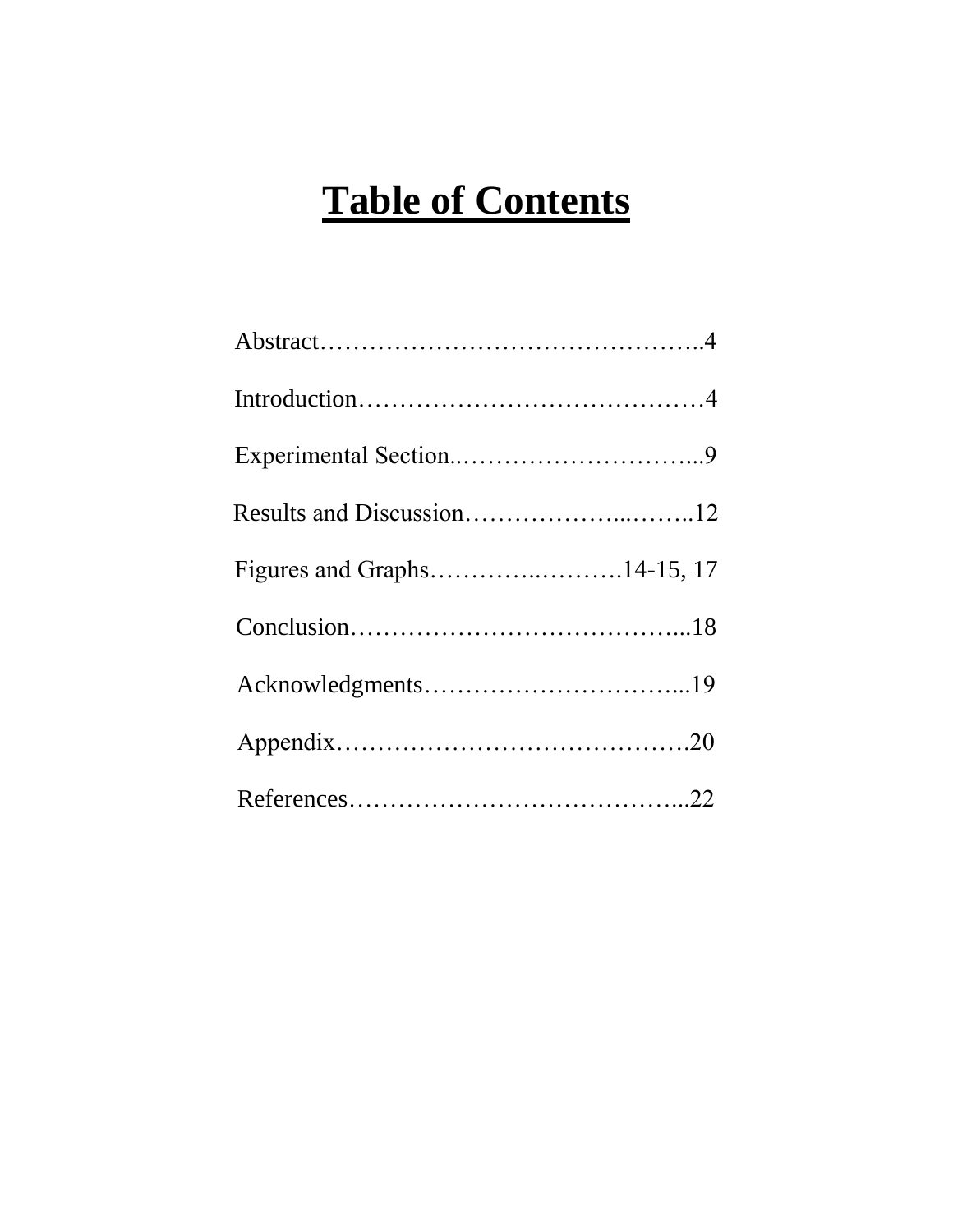#### **Abstract**

Bromelain is a proteinase derived from the stem of pineapple and has been studied for its anti-inflammatory, antithrombotic, and antimetastatic properties. Bromelain has also been known to significantly reduce local tumor growth and to raise the impaired cytotoxicity of monocytes in the immune system against tumor cells. GI-101A, the cell line used in this experiment, was derived from a xenograft of a 57-year-old female breast cancer patient who had a recurrent ductal adenocarcinoma. The goal of this project was to advance the mechanistic knowledge of herbal remedies and to confirm the already known antimetastatic properties of Bromelain. The MTS assay method was used 24 hours after Bromelain treatment to detect the cell death. The data show that after 1 μM of Bromelain treatment, the population of GI101A cells is significantly reduced. Using the M30-Apoptosense ELISA, levels of the neo-epitope CK18Asp396 from the protein cytokeratin 18 (CK18) were measured to detect any activity of apoptotic cell death. After 10 μg of Bromelain treatment, CK18Asp396 neo-epitope levels increased and a large number of apoptotic cell bodies were observed. The antitumor effects of Bromelain appear to be mainly involved in killing cancer cells by the induction of apoptosis.

#### **Introduction**

Breast cancer is the second leading cause of cancer death among women. It is mostly prevalent between the ages of 35-70, with the median age being 61 years old. The mortality rate in the U.S. from 2001-2005, all ethnicities considered, was 126 per 100,000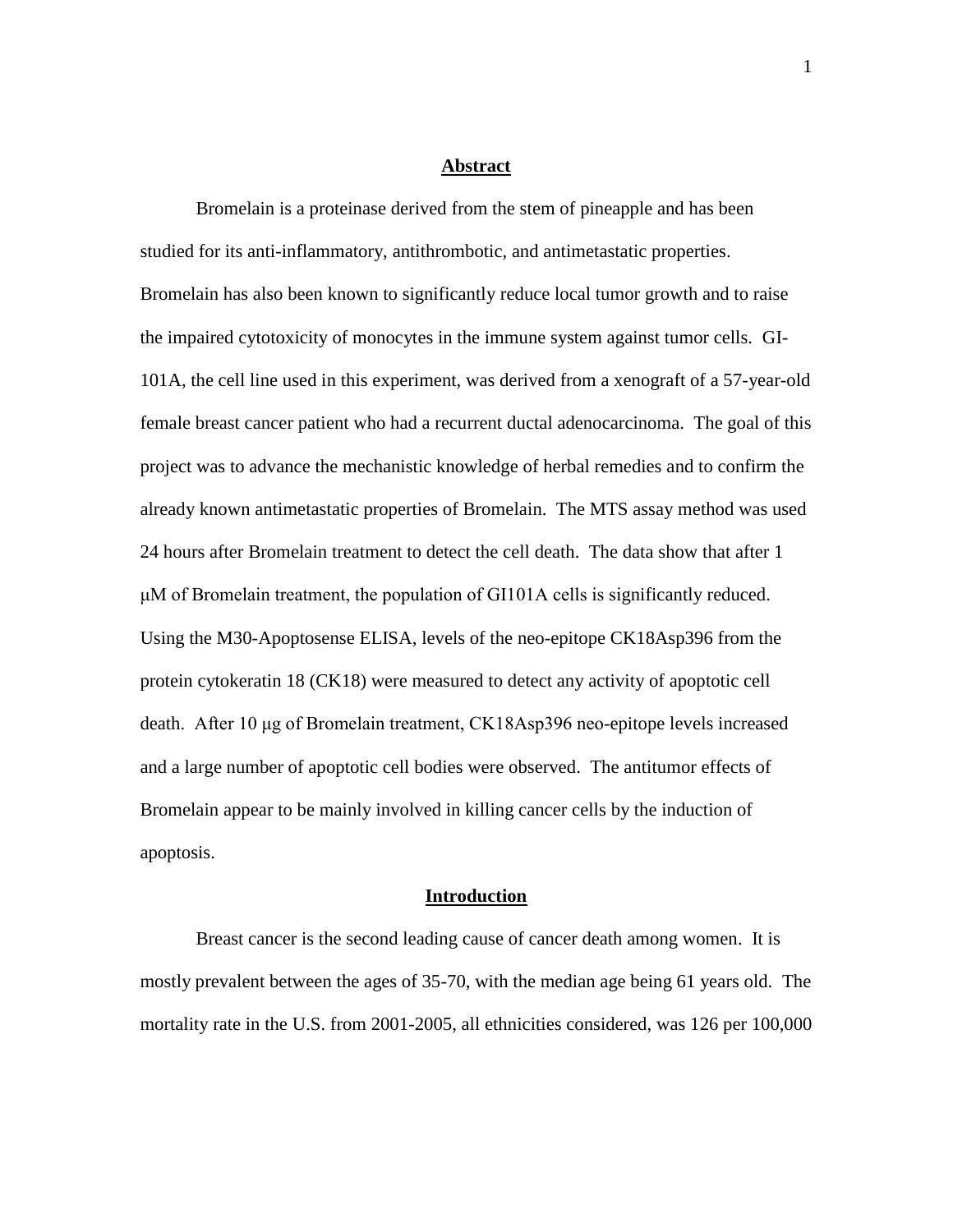women per year diagnosed with breast cancer while 25 per 100,000 women per year died from breast cancer (Ries et al, 2008).

Cancer begins as abnormal cell growth in a particular area of the body, which if not caught in time, has the potential of producing tumors and spreading to other parts in the body. In the breasts, it is commonly found in either the ducts or the lobes. Ductal carcinoma begins in the lining of the milk ducts, and either staying in localized (in situ) or metastasizing and spreading to other breast tissue (invasive). Cancer cells that begin growing in the lobes, where milk is produced, may also remain in situ or become invasive (CDC, 2006). Breast cancer can also be influenced by women naturally producing estrogen. This type is known as estrogen receptor-positive breast cancer, and can easily be treated by stopping the production of estrogen in the body. Estrogen receptor-negative breast cancer is more difficult to treat because the cancer cells are not dependent on estrogen and may be fueled by angiogenesis, the formation of new blood vessels to supply growing tumors.

There are many risk factors associated with breast cancer, but the most common ones women are told to look out for include having a family history of breast cancer, a late first pregnancy, early menarche, late menopause, long term use of hormone replacement therapy, and use of oral contraceptives. Women who have had a family history of breast cancer can now be genetically screened for their BRCA1 and BRCA2 genes, which are involved in breast cancer development. Signs of cancer development are lumps in the breast or underarm, nipple discharge of blood, changes in shape or size of breasts, and dimpling of the breast skin (CDC, 2006).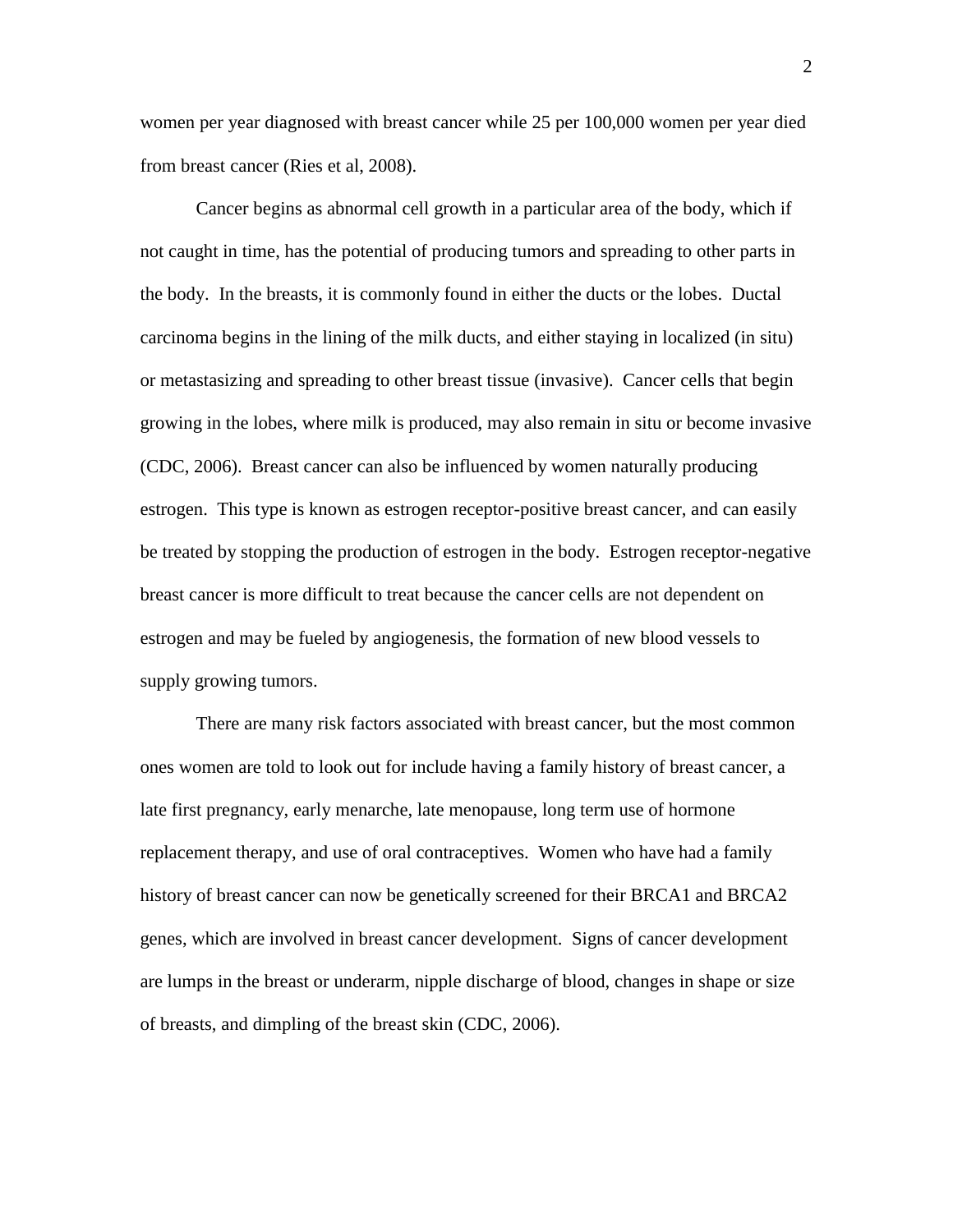As with most cancers, there is treatment available to help stop the cells from further metastasizing within the body. Current treatments include radiation therapy and chemotherapy. Radiation therapy uses high-energy X-rays that induce double stranded breaks in the DNA of cells, more so those cells undergoing mitosis. The DNA in cancer cells is broken up by the X-rays, making DNA repair impossible and, ultimately, destroying those cells. The skin on the chest and underarms are exposed to a carefully focused beam of radiation, leaving the treated area looking sun burnt. Women undergoing this therapy can be exposed to radiation every day for five days for up to six weeks. The side effects of radiation include fatigue, dry and itchy skin, and possible heart problems. (WebMD, 2007).

Chemotherapy, on the other hand, uses a combination of medicines that target rapidly dividing cells in the body. Combinations that are commonly used are Adriamycin and Cytoxan, or Cytoxan, Methotrexate, and 5-FU. For estrogen receptor-positive breast cancer, Tamoxifen is generally given to stop estrogen production. Side effects generally depend on the medicines taken and vary for each person. Cancer cells are not the only rapidly dividing cells in the body, however. Hair cells, red and white blood cells, and cells that line the digestive tract are also rapidly dividing cells. Losing these cells can cause loss of hair, being more prone to infections, bruising easily, loss of appetite, nausea, diarrhea, and mouth sores. In women, chemotherapy can cause damage to the ovaries, producing menopausal symptoms of hot flashes and vaginal dryness as well as infertility (Erstad, 2007).

Western medicine has vastly developed to treat terminal illnesses and add more years to patients' lives, but not without the risks from side effects that are caused by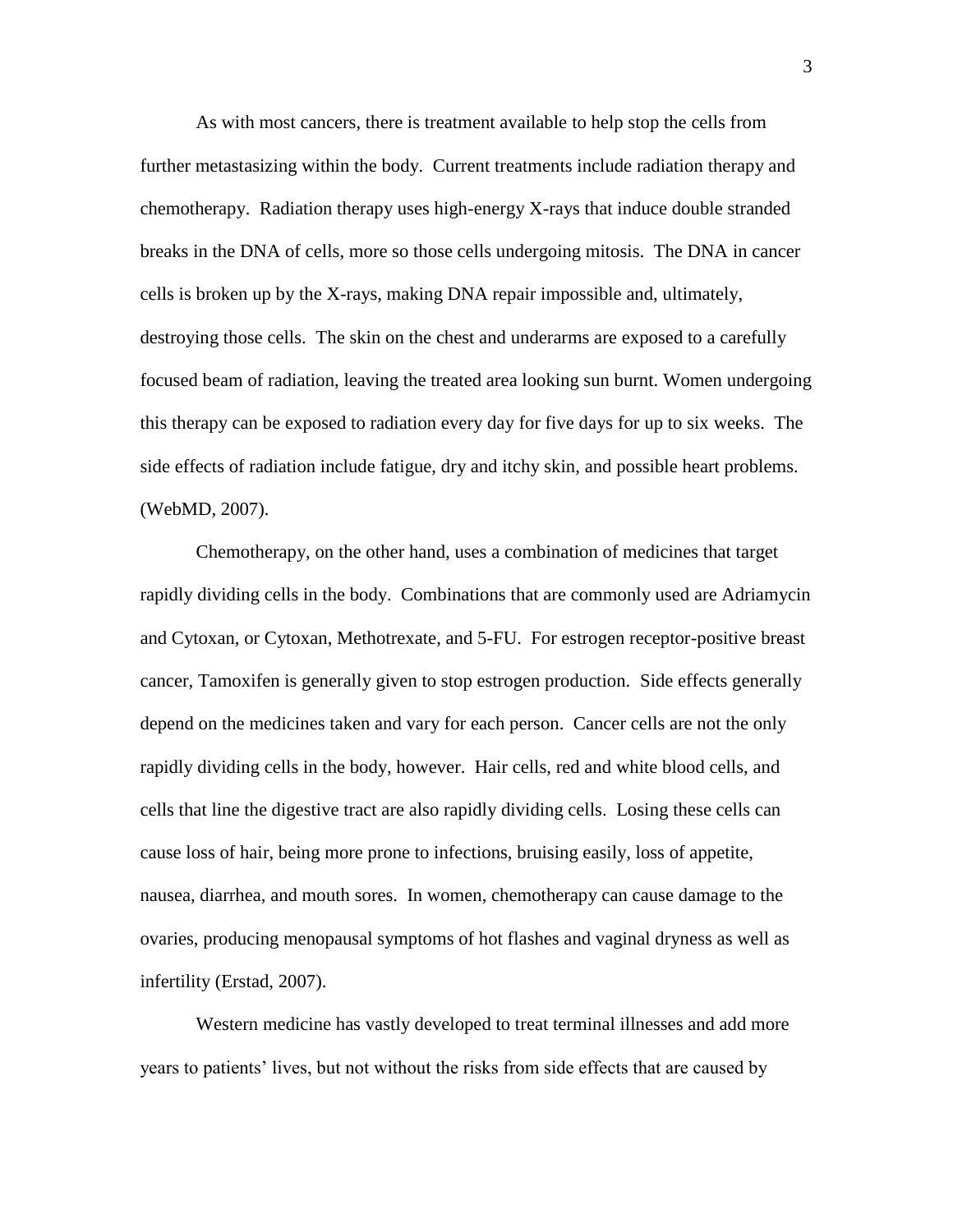strong medicine. From the early years of humans to the present day, herbs have played a major role in the existence of medicine. Though they are presently seen as alternative medicine and dietary supplements, herbs do have some medicinal effects on the body. Common herbs and their uses include: Echinacea for stimulating the immune system, Acacia for malaria and worms, and Licorice for upper respiratory infections (Buhner).

Herbs used in conjunction with chemotherapy can improve the management of stress from side effects and help fight off infections due to the decreased levels of immune efficiency. Curcumin, the active compound in the yellow spice turmeric, and Resveratrol from grapes can inhibit further tumor growth and angiogenesis by blocking the transcription of vascular endothelial growth factor (VEGF). Green tea also has antiangiogenic effects by inhibiting VEGF and reducing the density of tumor vessels. Panax Ginseng also targets angiogenesis, but can induce tumor cell apoptosis (Sagar, Yance,  $\&$ Wong, 2006).

Bromelain, a proteinase found in the stem and fruit of pineapple, is another preparation that has been shown to produce anti-tumor effects. Preliminary studies have given some insight into what kinds of properties Bromelain contains that may be able to cease tumor growth and cancer cell reproduction. Bromelain has mainly been studied for



**Figure 1:** Bromelain can be found in both the stem and the fruit of pineapple.

its anti-inflammatory, antithrombotic and its antimetastatic properties as well as its aid in digestion. A study conducted by Beuth and Braun found Bromelain to significantly reduce local tumor growth and experimental lung metastases in mice. In a separate study by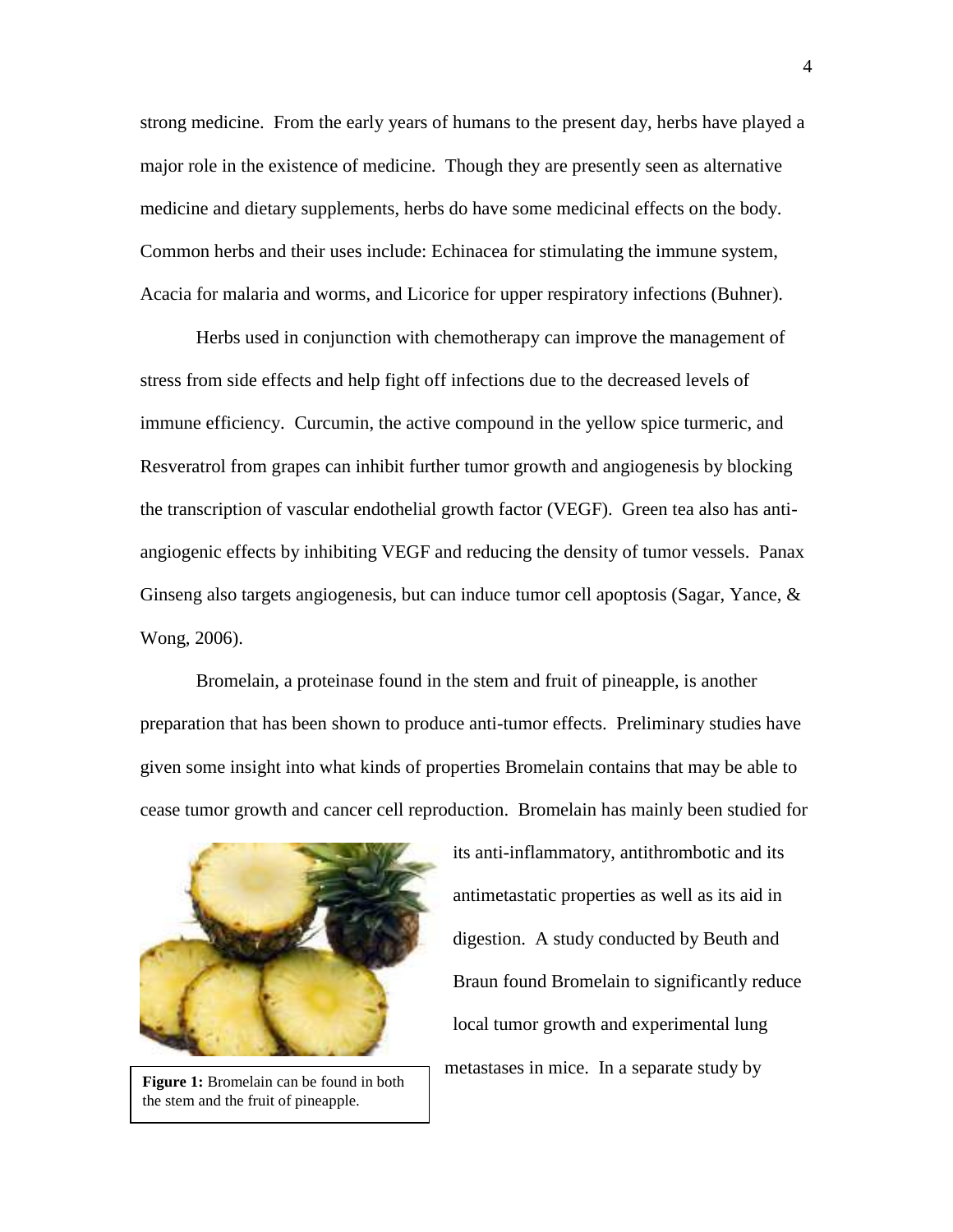Guimaraes-Ferreira et al., Bromelain inhibited metastasis-associated platelet aggregation and tumor cell invasiveness in the B16F10 murine (mouse) melanoma cell line. Bromelain is also one of a few herbs that can increase eicosanoid production. Eicosanoids are signaling molecules generally derived from omega-3 and omega-6 fats and control bodily systems, most importantly those of inflammation and immunity (Wallace, 2002). In a German study by Eckert et al. using oral Bromelain, the cytotoxicity of monocytes increased in breast cancer patients compared to healthy donors. Increased production of cytokines such as tumor necrosis factor-α (TNF-α) by Bromelain was found by Mynott et al. TNF- $\alpha$  is involved in the body's systematic inflammation response where it can induce inflammation and apoptosis, and inhibit tumor growth.

The breast cancer cell lines used for experimentation, which are few, do reflect the characteristics of cancer cells found in vivo (Lacroix & Leclercg, 2004). The cell lines commonly used are MCF-7, MDA-MB-231, SK-BR-3, and Hs578T. These cell lines originated from tumors taken from breast cancer patients. GI-101A, the cell line used in this study, is a mammary xenograft derived from a recurrent, Stage IIIa ductal carcinoma tumor isolated from a 57-year-old female breast cancer patient (Rathinavelu, 1999). GI-101A is an estrogen receptor-positive tumor cell line that is metastatic to both the lungs and lymph nodes. However, its expression of the pS2 protein makes GI-101A resistant to the anti-estrogen tamoxifen. High levels of pS2 protein correlate with ER+ status, but the estrogen receptor gene that is transcribed in GI-101A must be a variant to make the cell line resistant to anti-estrogen drugs (Morrissey & Raney, 1998). GI-101A cell line also expresses the oncogene MDM2, which promotes tumor growth by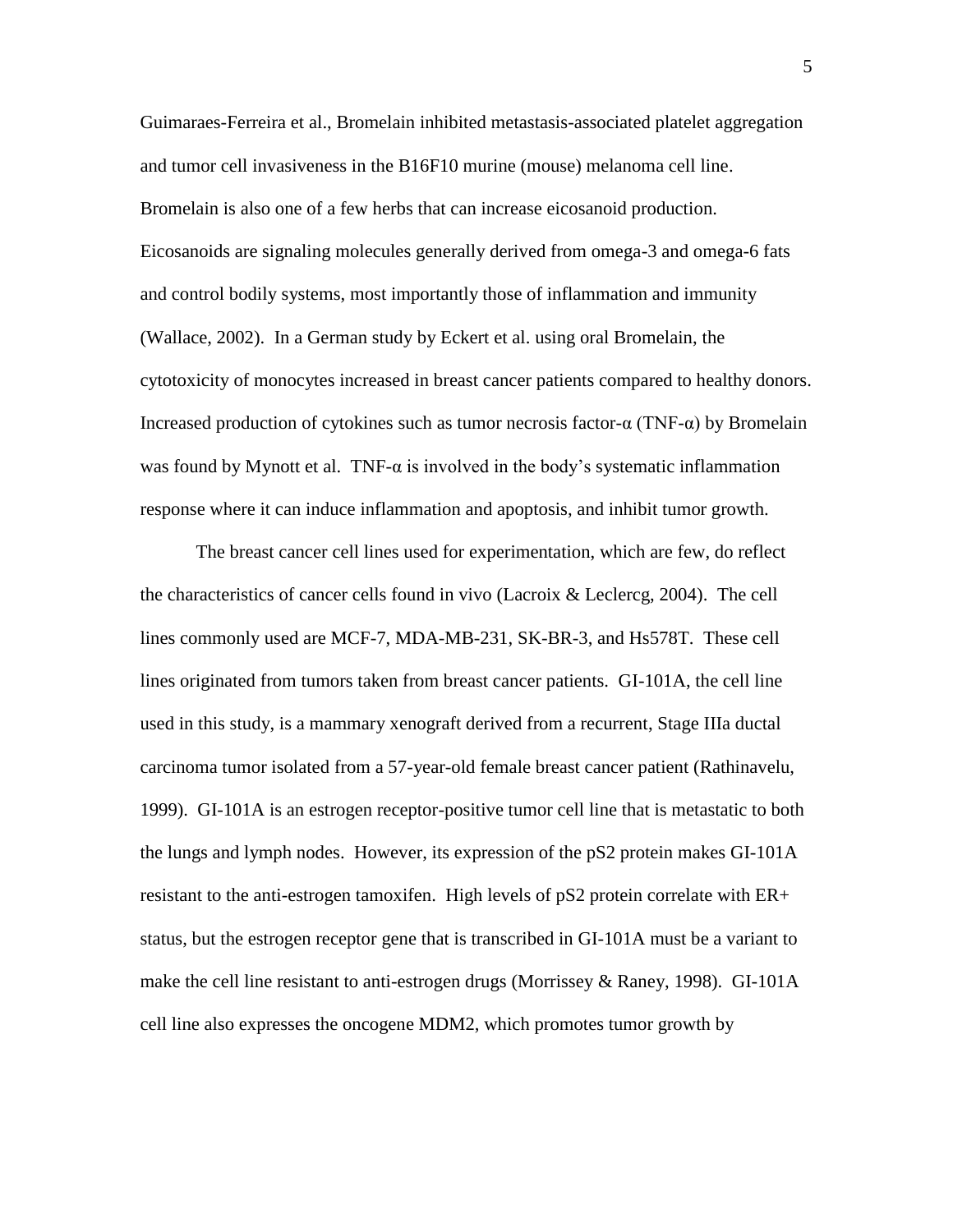inactivating p53, the tumor suppressor protein found in most cells that can lead to the induction of apoptosis (Zell et al., 2002).

In the present work, the anticancer effects of Bromelain were tested against GI-101A to determine whether Bromelain has the potential of being used as a therapeutic agent against cancer. The specific aims of this study were to observe Bromelain's anticancer effects, thereby, confirming data from earlier studies, and secondly, by completing this project it was expected to advance my knowledge of research methodology.

#### **Experimental Section**

#### *Proteinase*

Pure, freeze-dried Bromelain powder was purchased from Sigma Chemical Co. (St. Louis, MO) and was freshly prepared as a 10 μg/ml solution in PBS in each experimental trial. Bromelain is best stored at -20°C.



**Figure 2:** Preparation of Bromelain from powdered ingredient to liquid solution.

*Cells and Cell Culture*

GI-101A cell line was provided by the Rumbaugh-Goodwin Institute for Cancer Research (Plantation, FL). Cells grew to 60-80% confluency as a monolayer in 25 cm² flasks in RPMI growth medium containing 10% fetal bovine serum, 1% antibacterial/anti-microbial (Penicillin and Streptomycin) and 0.05% Progesterone/Estrogen.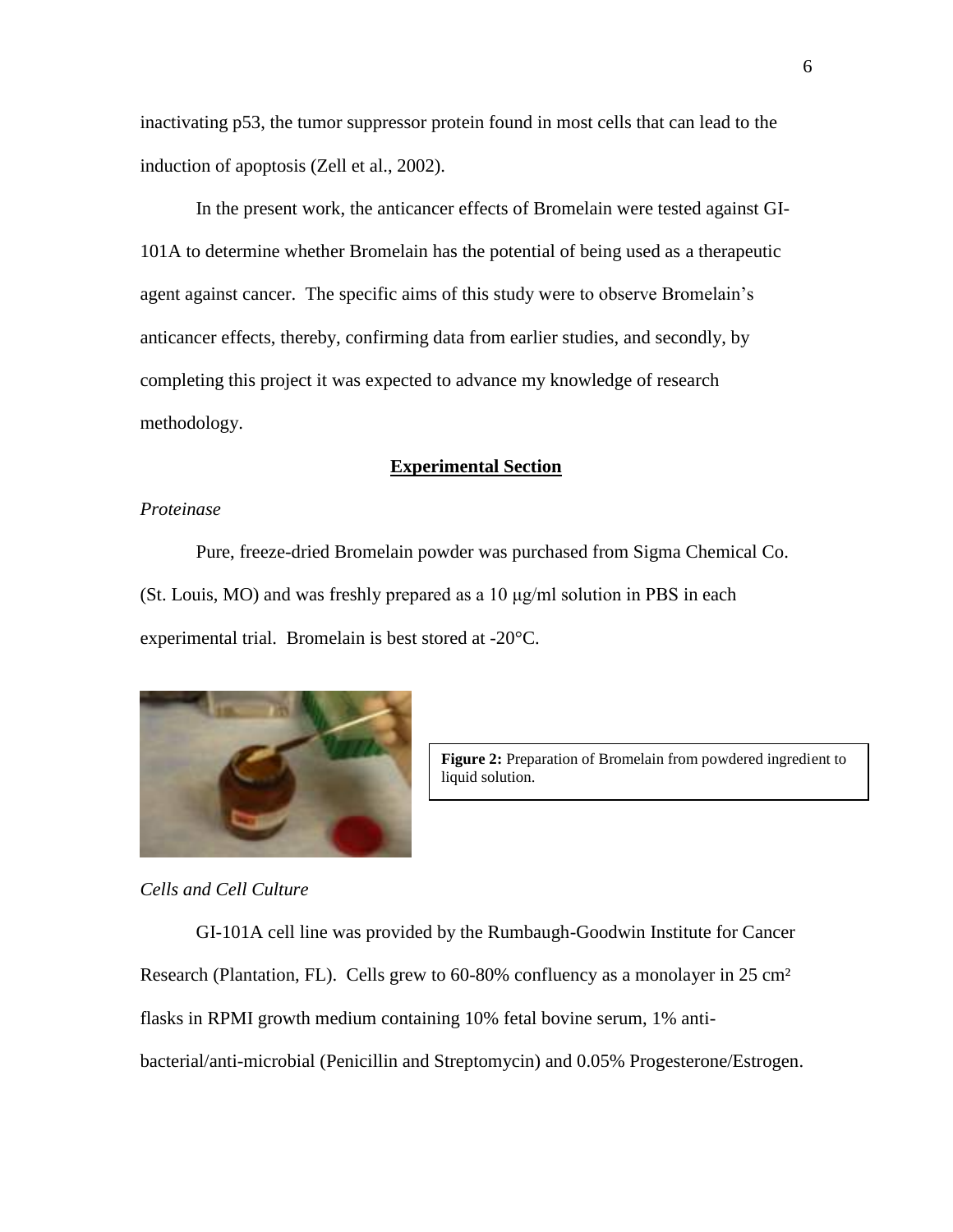The cells were incubated in 5% CO atmosphere at 37°C, and weekly sub-cultured using 0.05% trypsin-EDTA.

#### *Trypan Blue Exclusion Test*

This test uses trypan blue dye to determine the number of viable cells in a cell suspension. The cell membranes of living cells are selective in what they allow entering the cell and so can block out certain dyes, while dead cells have degraded cell membranes which will take up the dye. The cell suspension mixed with the trypan blue dye is loaded onto a hemocytometer, a thick glass microscope slide that contains an indented chamber with a grid of perpendicular lines. Live cells will be seen as having a clear, white cytoplasm while dead cells will appear to have a blue cytoplasm. The total number of cells per milliliter in the suspension is calculated with the formula

viable cells (%) =  $\frac{\text{total number of viable cells per ml of aliquot}}{\text{total number of cells per ml of aliquot}} \times 100$ 

where the total number of viable cells is multiplied by two to account for the dilution factor of trypan blue.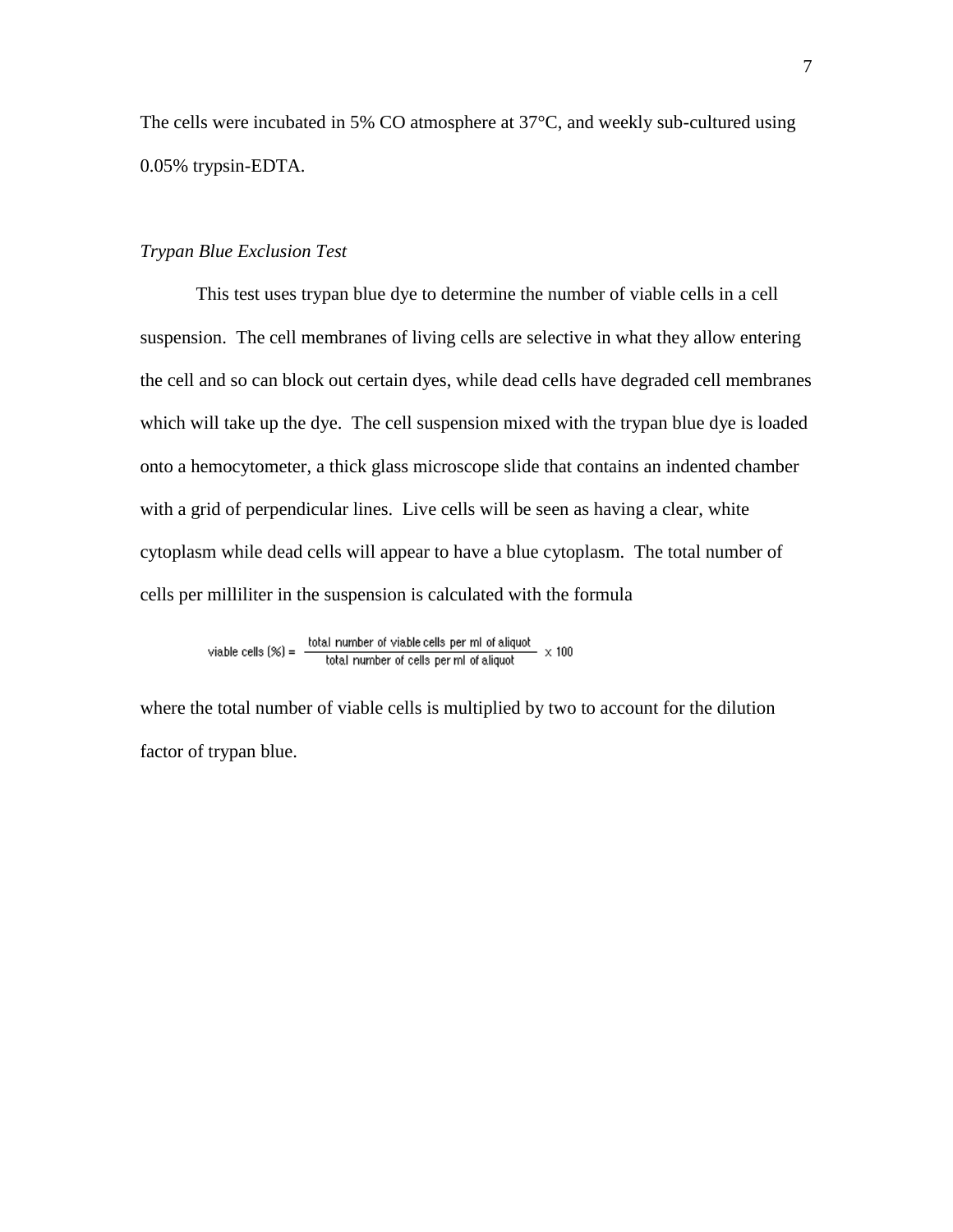



Figure 3: The hemocytometer and its grid lines used to determine the total number of cells in a cell suspension.

*MTS Assay for Live Cells in Cytotoxicity Experiments*

GI-101A cells were harvested from the tissue culture flasks by using 0.05% trypsin-EDTA, washed and resuspended in growth medium, counted using the trypan blue exclusion test, and diluted to 100,000 cells/mL. From that dilution, 100 μl containing 10,000 cells were plated into the wells of a 96-well microplate, with the first column containing media alone and incubated for 24 hours. The next day, 100 μl of Bromelain dilution was added in concentrations of 0.1 μg,  $1 \mu$ g,  $10 \mu$ g, and  $100 \mu$ g, so that the plate setup was of wells with media alone, control with cells alone, and the five Bromelain concentrations. After the second incubation period of 24 hours, 20 μl of MTS assay reagent was added to all wells with a 4 hour incubation period. The absorbance in each well was read at 490nm with a microplate reader.

*M30-Apoptosense ELISA*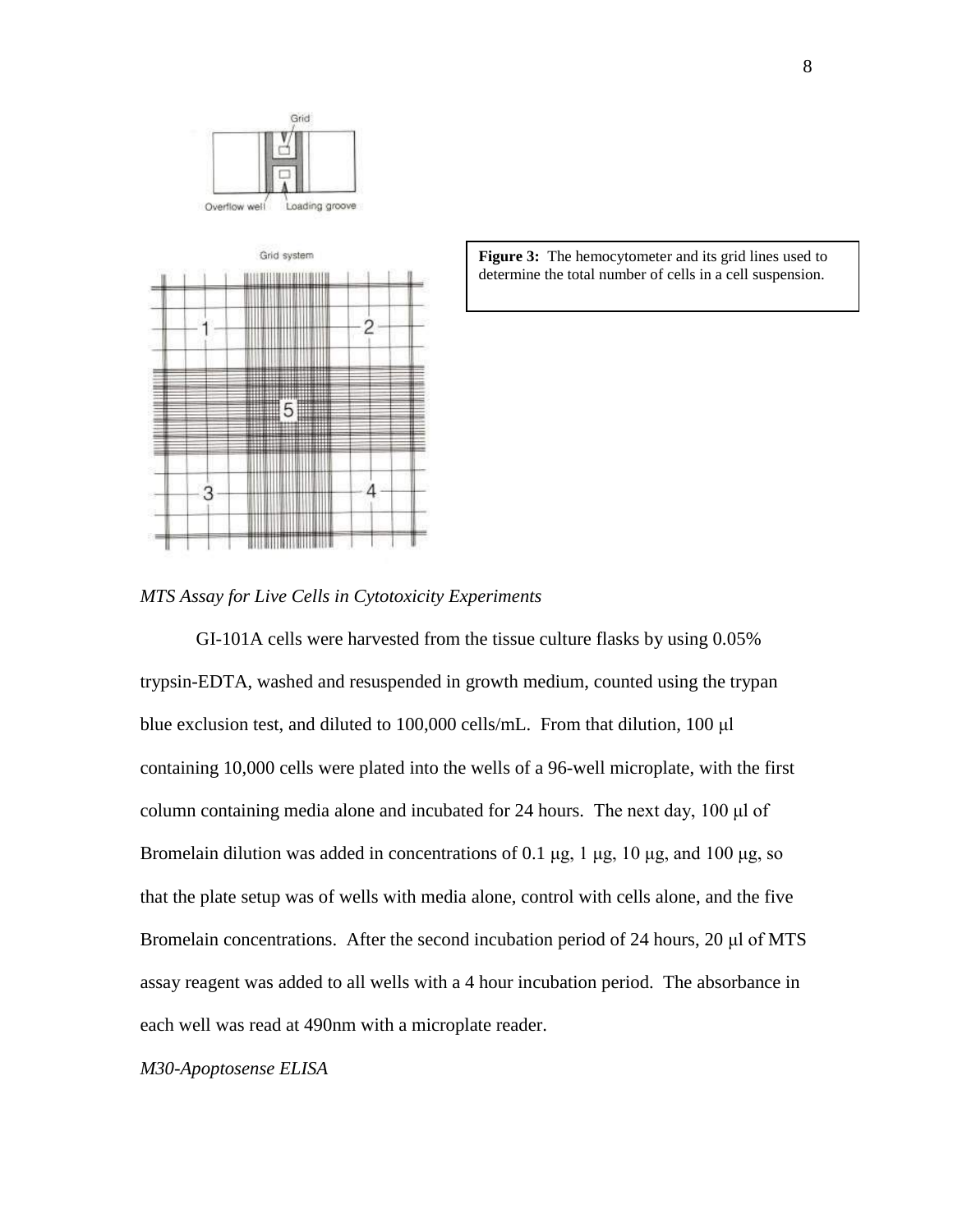GI-101A cells were seeded into 6-well plates with the plate setup of two controls, two with 10 μg Bromelain concentrations, and two with 20 μg Bromelain concentrations. After 48 hours of incubation, cells were placed into the microplate with wells coated with mouse monoclonal CK18 antibody M5. Diluted M30 HRP Conjugate solution (M30 antibody and horseradish peroxidase in phosphate buffer with protein stabilizers) was added to each well. The wells were covered with sealing tape in incubated on a shaker for four hours. They were then washed and added with TMB Substrate (3,3',5,5'- Tetramethylbenzidine) and incubated in darkness for 20 minutes. Stop solution (1.0 M sulfuric acid) was added and left for five minutes. Absorbance was read at 450nm in a microplate reader.

#### **Results and Discussion**

#### *MTS Assay*

MTS (3-(4,5-dimethylthiazol-2-yl)-5-(3-carboxymethoxy phenyl) -2-(4 sulfophenyl)-2H-tetrazolium) assay is a colorimetric method to determine the viability of cells in the presence of a cytotoxic test substance. MTS reagent contains this tetrazolium compound and an electron coupling reagent phenazine methosulfate (PMS), which combines with MTS to produce a stable solution. In living cells, MTS is reduced to a water-soluble formazan product that has an absorbance maximum at 490-500 nm in phosphate-buffered saline. These reductions take place only when reductase enzymes are active, since cells rapidly lose their ability to reduce tetrazolium products at death.

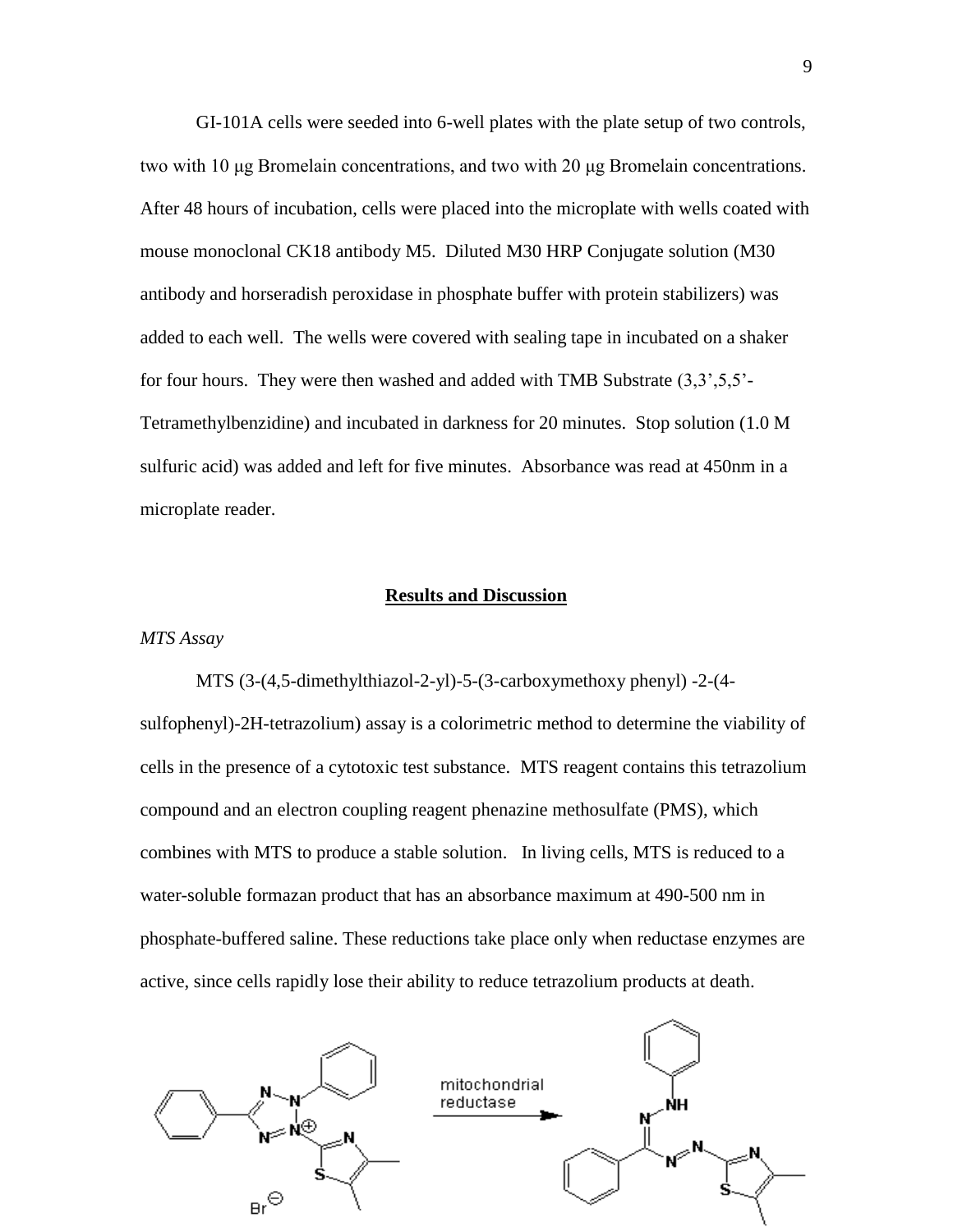Therefore, the production of formazan is directly proportional to the number of live cells in culture. The maximum absorbance of formazan product is easily measured using a micro-well plate reader or a colorimeter. This assay is one of the most reliable assays for measuring cell viability and cell proliferation.

The control wells had the darkest color out of all the other wells, since the cells were still viable and able to reduce the reagent into formazan due to the presence of high

**Figure 4:** Introduction of the MTS tetrazole reagent into the cell samples will initiate the reaction of enzymes in live cells to reduce the reagent into formazan. From the amount of formazan produced, absorbance readings can suggest the number of live cells still present in a sample.

activ

s of

level

e reductase enzymes. When Bromelain was added to the cells and incubated overnight, dead cells could be observed aggregated together and floating in the medium. Figure 6 shows that with the increases in Bromelain concentration, the absorbance readings, due to the color in the wells, decreased with less viable cells present. The wells with lighter colors showed that Bromelain was reducing formazan production by killing a majority portion of the cells. Counting the cells using the trypan blue dye exclusion test gave a more accurate number to the findings, as shown in Figure 5. At 0.1  $\mu$ g of Bromelain concentration, a large decrease of living cells was found and more so with higher Bromelain concentrations. It was apparent that Bromelain had strong and direct effects on the GI-101A cells in order to prevent further cell growth and induce death and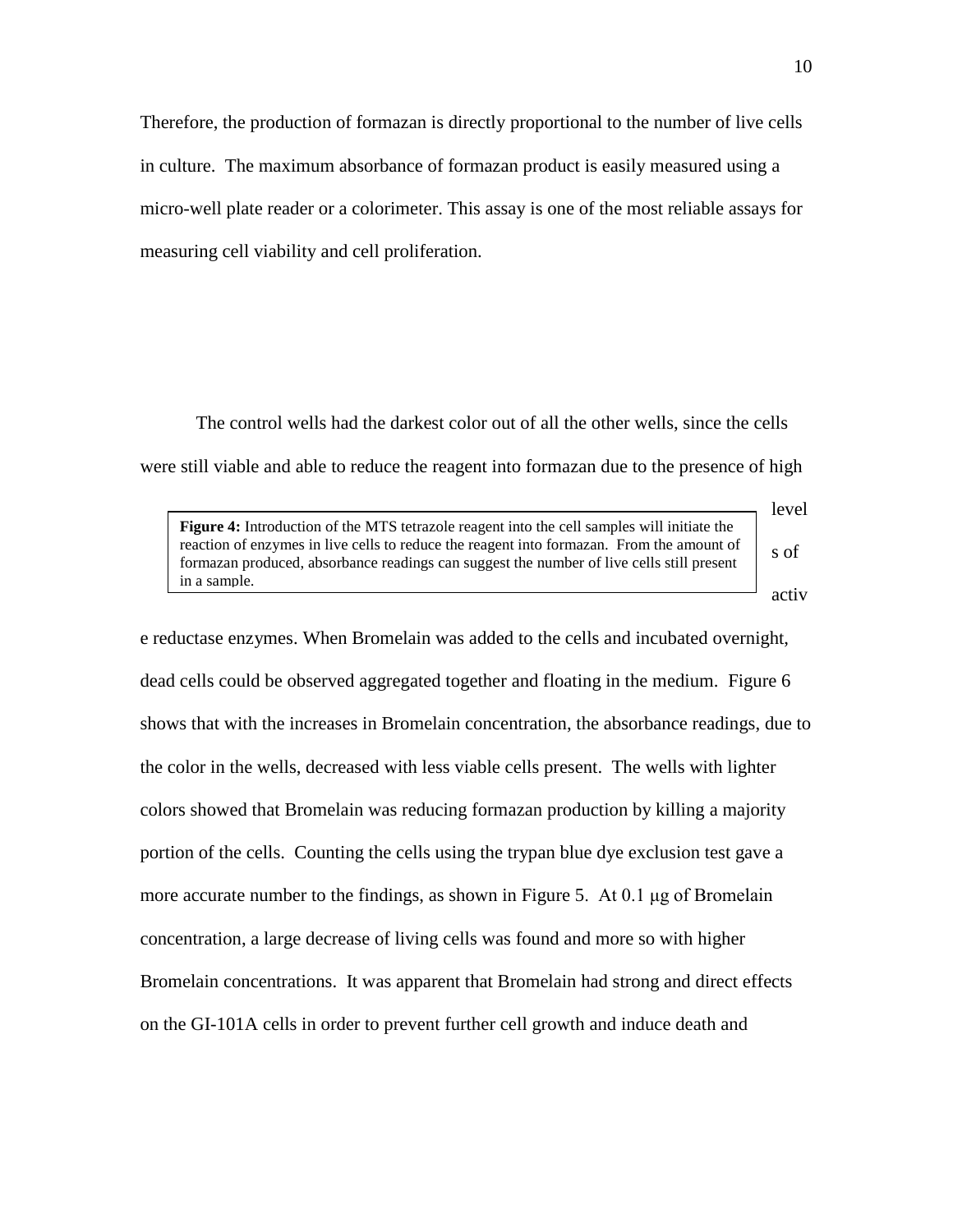aggregation of the existing cells even in small concentrations. However, the pathway in which Bromelain was able to destroy these cells was still not determined.

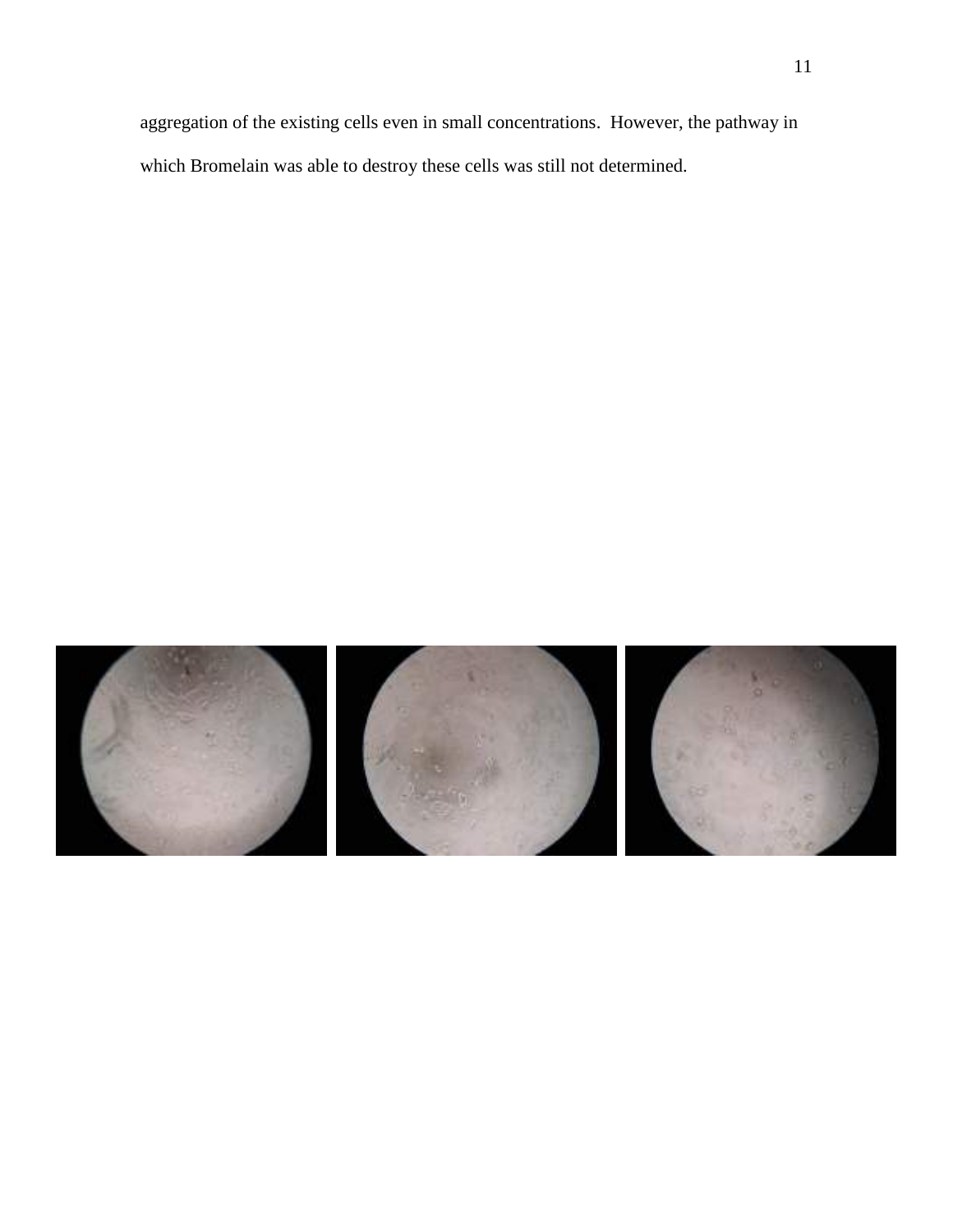Control

0.1 μg Bromelain 1 μg Bromelain





μg Bromelain 100 μg Bromelain

**Figure 5** Microscopic view of GI-101A cells in the microplate wells after treatment.

**GI-101A Cell Count After Bromelain Treatment**



**Figure 6**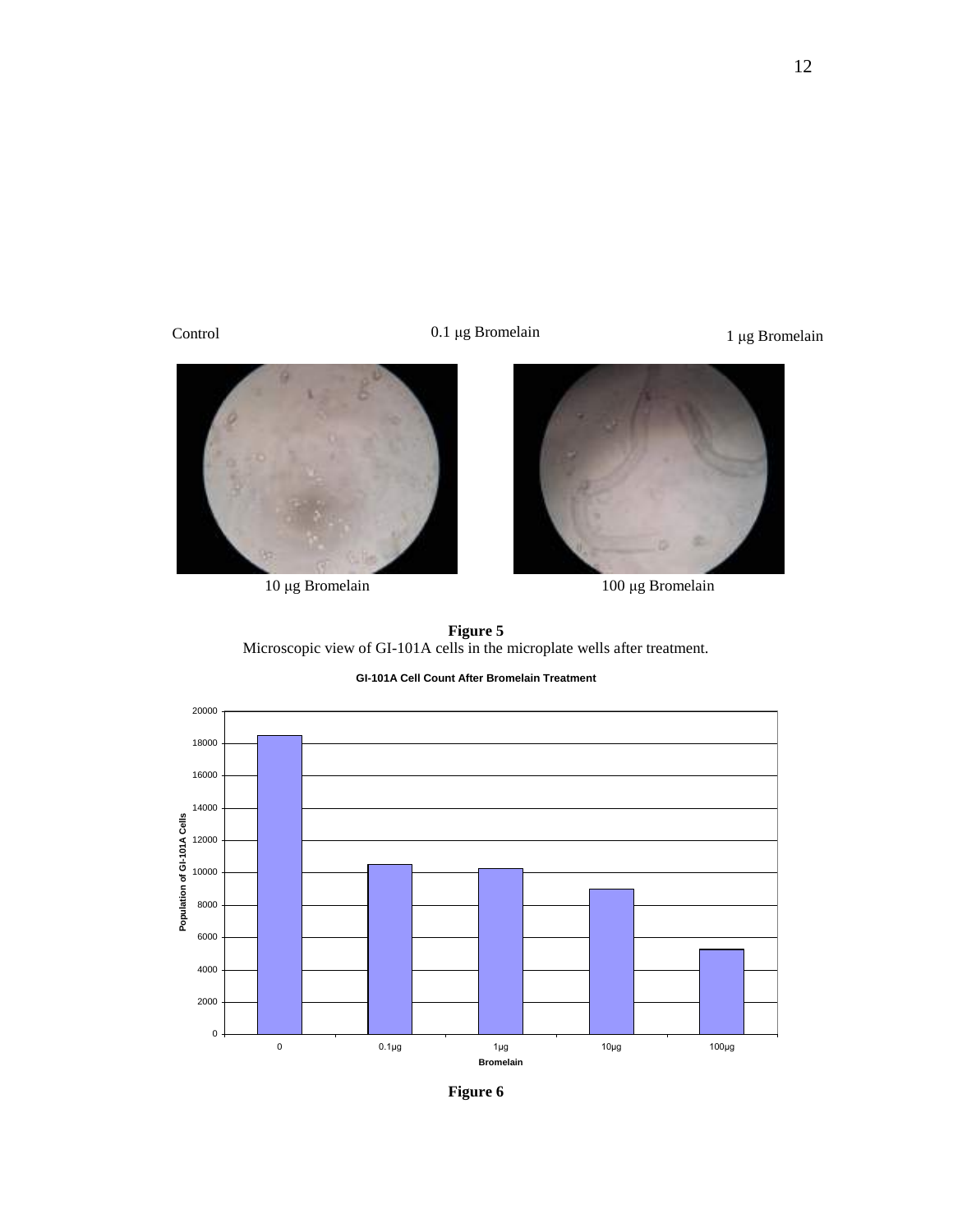Cell count using the trypan blue exclusion test. Those cells that are alive will have their membrane in tact and will appear as white dots, while the membranes of dead cells will allow the blue dye to penetrate and make the cells appear as blue dots.



#### **MTS Assay of GI-101A with Bromelain**



The recorded average absorbance from MTS assay. MTS assay is colorimetric, where the darker the color of the wells means high amounts of live cells and the lighter the color means little to almost no live cells. *M30-Apoptosense ELISA*

The M30-Apoptosense ELISA helped determine in what ways Bromelain was affecting the cells. Apoptosense ELISA measures the levels of fragments of the intermediate filament protein cytokeratin 18 (CK 18) containing the CK18Asp396 neoepitope. The neo-epitope levels increase when apoptosis is largely induced among the cells due to the activation of caspases. Expression of caspases 3 and 9 is important in executing apoptosis, which Bromelain was found to increase in the study by Kalra et al. and in the Apoptosense ELISA. In this immunoassay, the higher absorbance readings indicate high neo-epitope levels, which suggest that the majority of the cells have undergone apoptosis. For cells to become apoptotic, their p53 gene must be active for the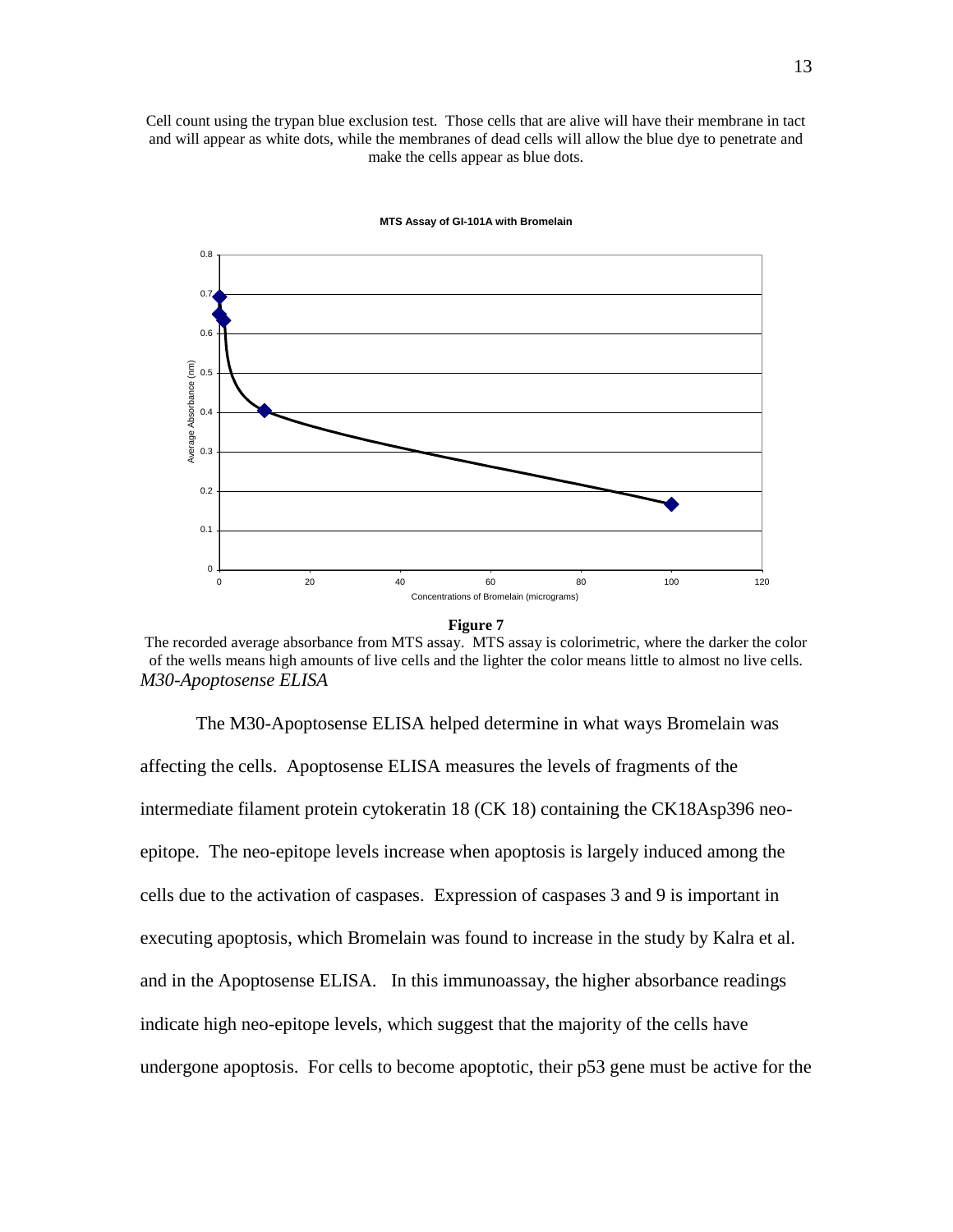cell to initiate their own death. Because this gene is shut off in cancer cells, the cells continue to grow and metastasize with no direction of when to stop. GI-101A posses

high VEGF levels and tumor angiogenesis. Bromelain must have direct contact with the cell's apoptotic pathway in order to induce cancer cells to turn on that defected pathway. From Figure 8, the 10  $\mu$ g and 20  $\mu$ g concentrations of Bromelain have high absorbance readings signifying high levels of CK 18 neo-epitope present,

mutant p53 protein, and therefore has



meaning more apoptotic bodies than live cells. Even though this first experiment using the Apoptosense ELISA was successful, repeated trials were not and the same results could not be obtained. A reason for this could have been that the assay reagents were exposed to light when taken out for use and deactivated. TMB substrate and M30 HRP Conjugate solution are especially sensitive to light. TMB substrate cannot be used after exposure to light, and the M30 HRP Conjugate is stable for only two weeks refrigerated at 2-8°C in the dark. Apoptosense experiments were conducted once a week using the same kit, which may have resulted in deactivating the reagents.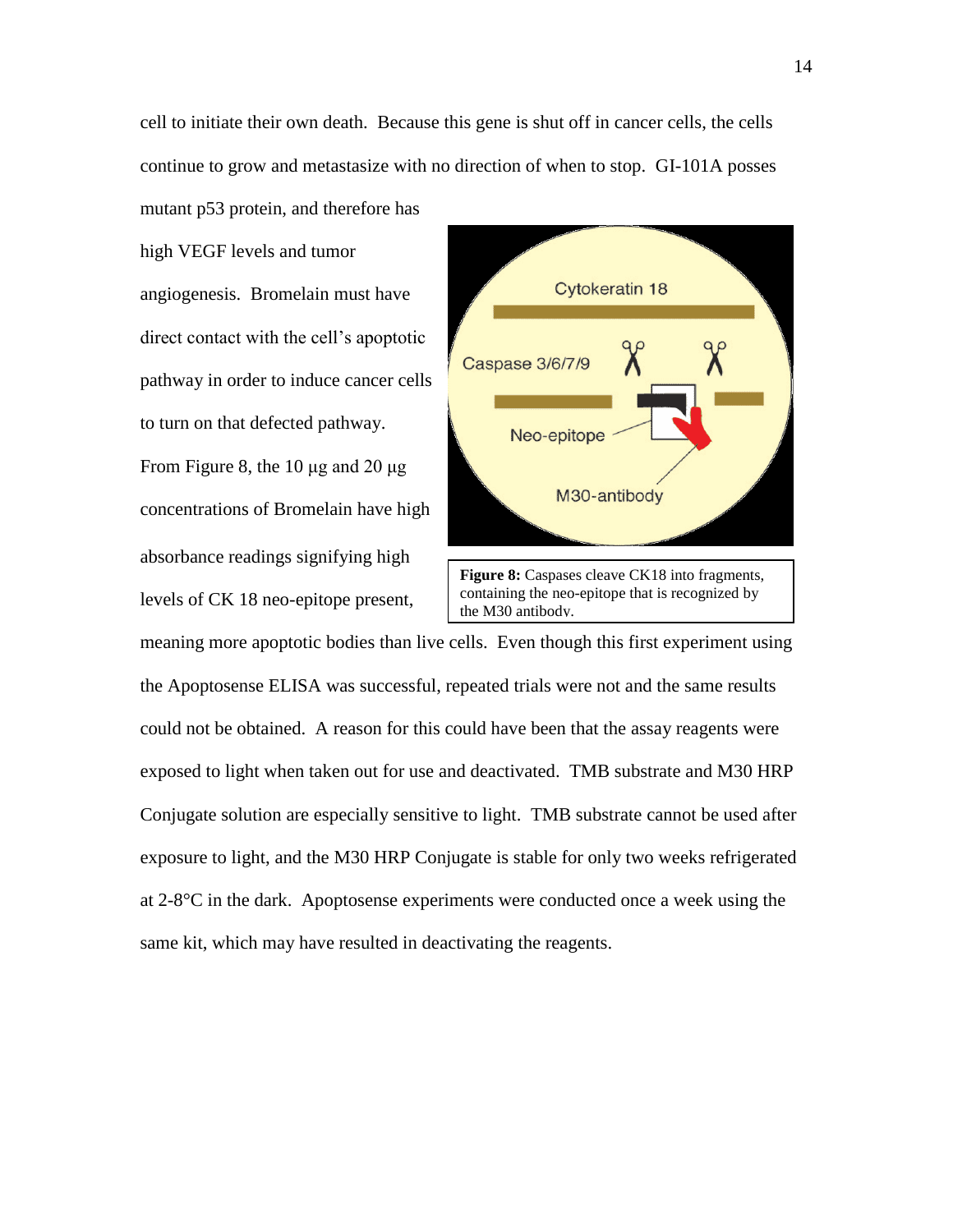



**Figure 9**

Absorbance of CK18 levels in the control and Bromelain samples. High absorbance indicates high CK18 in the sample which are released from apoptotic cells.

#### *Statistical Analysis*

Statistical analyses of the cell count after treatment and the absorbance readings from both MTS and Apoptosense assays were performed to compare the control with the increasing concentrations of Bromelain using one-way analysis of variance (ANOVA). For the cell count, the statistical significance for the decreasing amount of cells from the Bromelain treatment was  $p < 0.05$ . Increasing the Bromelain concentration, even though the only units used were micrograms (μg), had a considerable effect of reducing the GI-101A population compared to its growth in the control. The MTS absorbance readings also had a statistical significance for the decreasing absorbance readings due to higher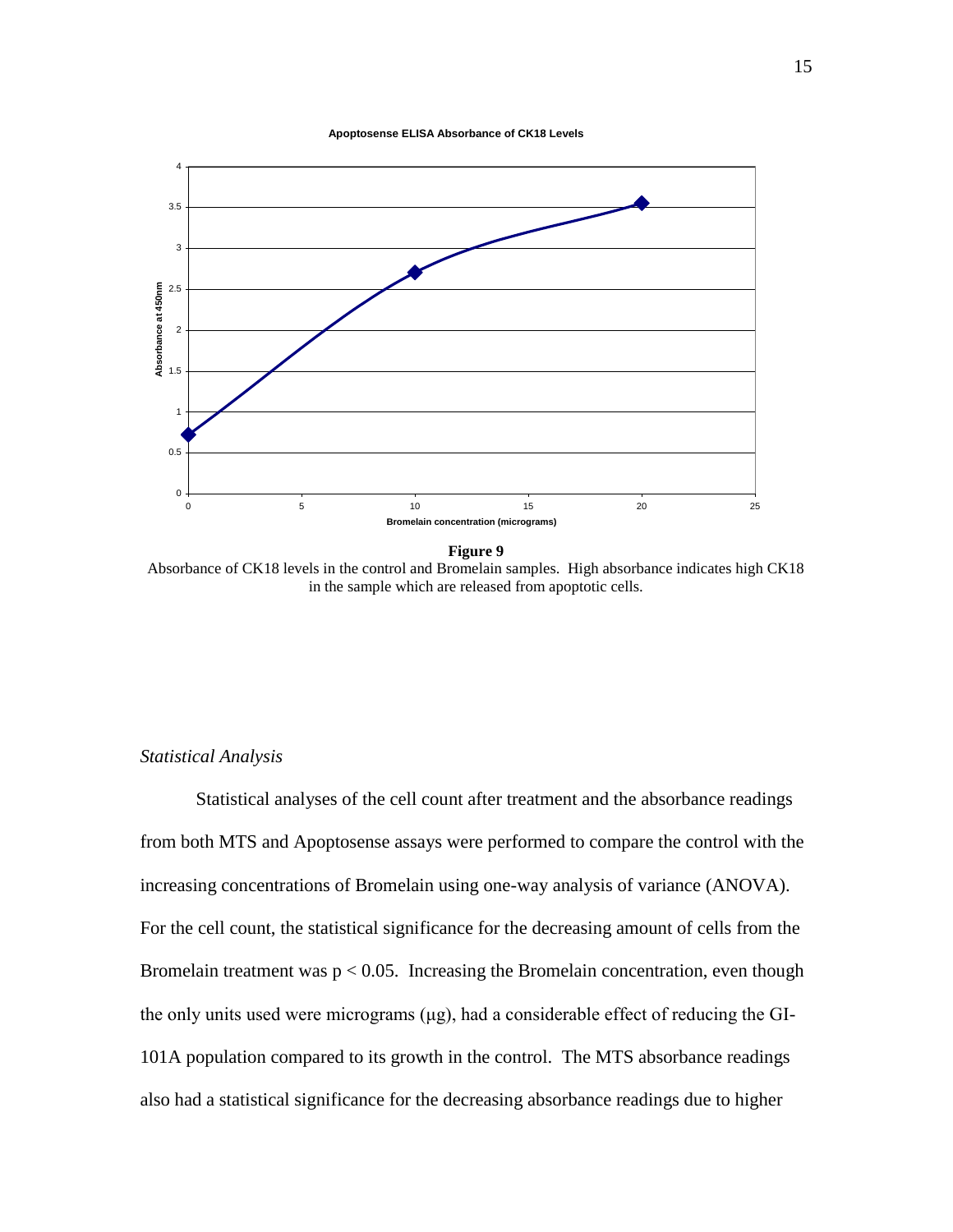concentrations of Bromelain, along with the Apoptosense ELISA with a statistical significance for the increasing absorbance readings in direct proportion to the increasing Bromelain concentrations. The significance values for both assays were  $p < 0.05$ . The significance of Bromelain was on destroying most of the cells to not allow them to reduce MTS and for inducing apoptosis in existing cells, respectively.

#### **Conclusion**

Results have confirmed that Bromelain is very effective phytochemically towards combating breast cancer cells. In its role as a proteinase it can directly target the rapidly dividing cancer cell and interfere with cell division by turning on the apoptotic pathway.

Since our experiments have shown that Bromelain has apparent anticancer effects in the *in vitro* systems, *in vivo* studies should be conducted in order to test Bromelain's effects in the body. It appears that small concentrations in the range of 01.  $\mu$ g to 100  $\mu$ g of Bromelain were enough to kill cancer cells in RPMI 1640 medium, but the abundance of enzymes, defense mechanisms, and the digestive tract within the body may pose a challenging environment for medicines like Bromelain to reach its target at low concentrations. Because pineapple does not contain high enough doses of Bromelain to have a medicinal effect, Bromelain must be extracted and given in high amounts in order to be effective in the body. The recommended dosage by the German Commission E is 80-320 mg two to three times per day, or higher for other specific conditions (Ehrlich, 2007). In the clinical study by Eckert et al., oral Bromelain was administered to patients for 10 days with a daily dose of 3000 F.I.P. units, a measurement of enzyme activity determined by the International Pharmaceutical Federation. Bromelain did increase the cytotoxicity of monocytes in breast cancer patients, but what route it takes in the body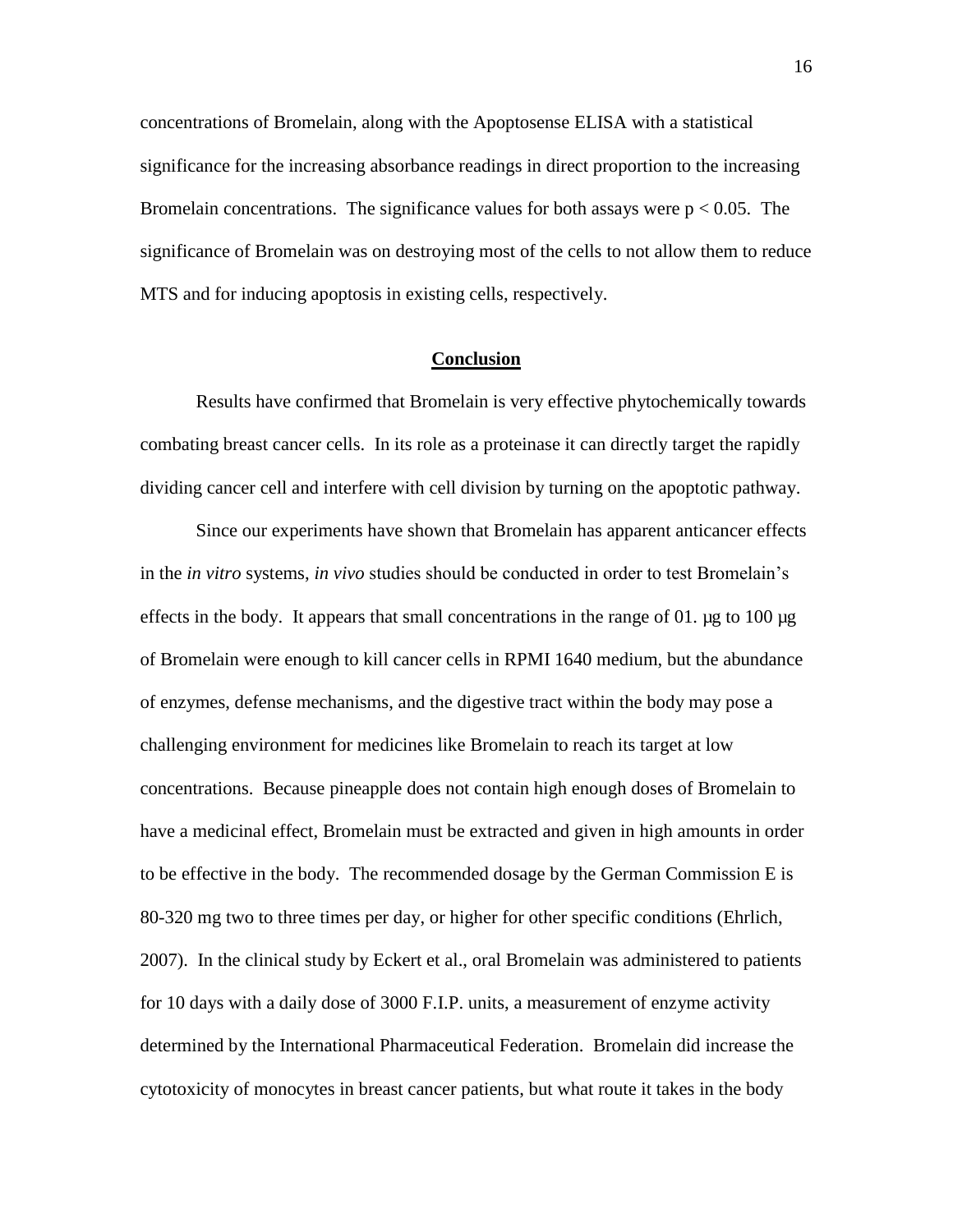and how it directly affects cancer cells amidst the body's enzyme rich environment is not well known. Therefore, further i*n vivo* experiments for Bromelain must take into account the dosages in proportion to body size, the pathway that might be taken if Bromelain is given orally or intravenously, and any adverse effects it may create aside from allergies to pineapple.

#### **Acknowledgements**

I would like to thank Dr. Appu Rathinavelu and Dr. Mark Jaffe for their guidance and support in this study, the Royal Dames of Fort Lauderdale and the staff at Rumbaugh-Goodwin Institute for Cancer Research for allowing me to use the labs to conduct my experiments, to Dr. Matthew He, Dean Don Rosenblum, the Honors program and Farquhar College for granting me the opportunity to conduct this research during my undergraduate career at NSU.

#### **Appendix**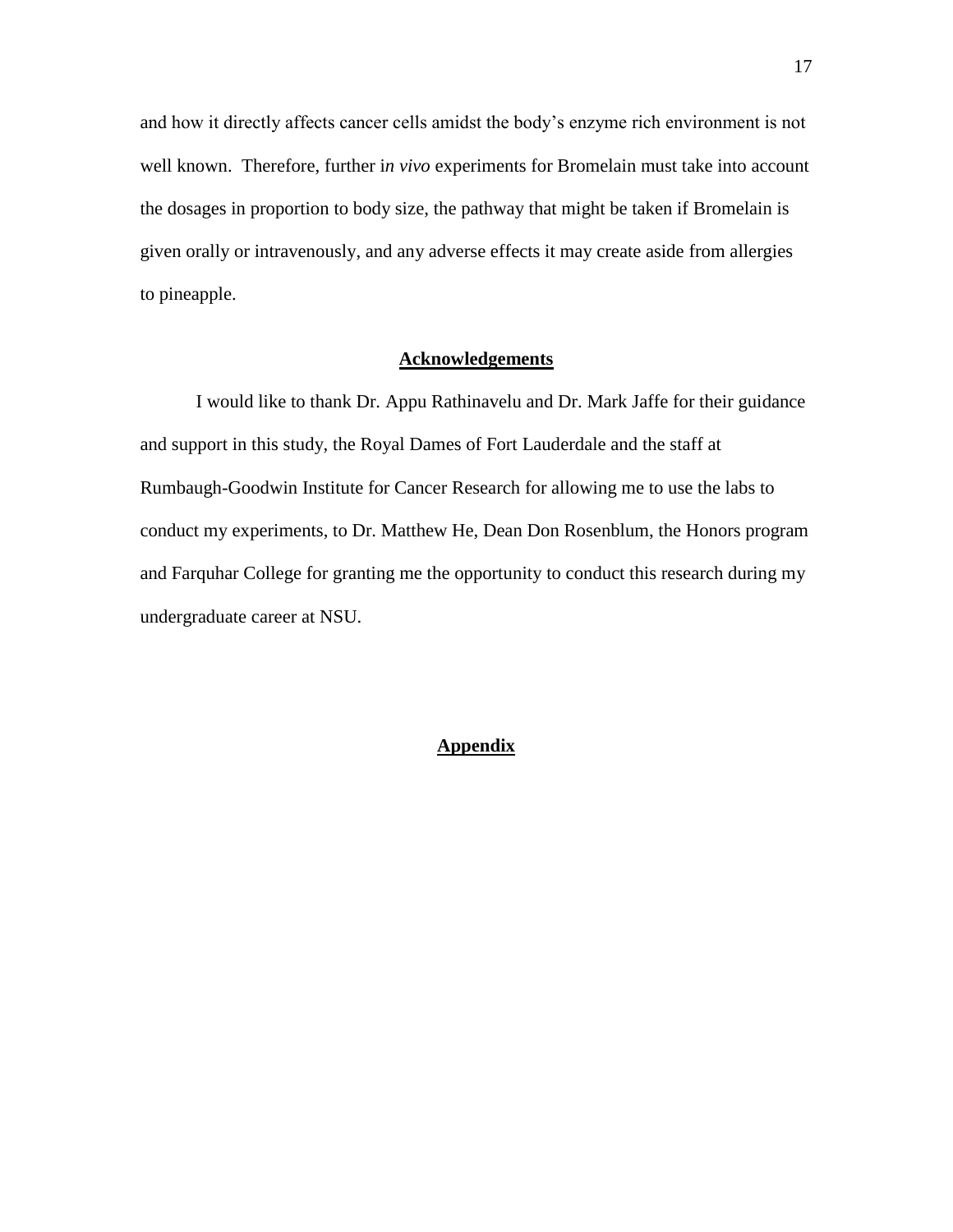

**Figure 10**

Source: Centers for Disease Control and Prevention. Diagram showing where cancer can develop in the lobes and ducts of the breast.



 **Standard Error for MTS Assay of Bromelain-Treated GI-101A cells**

Standard error for average absorbance for MTS assay.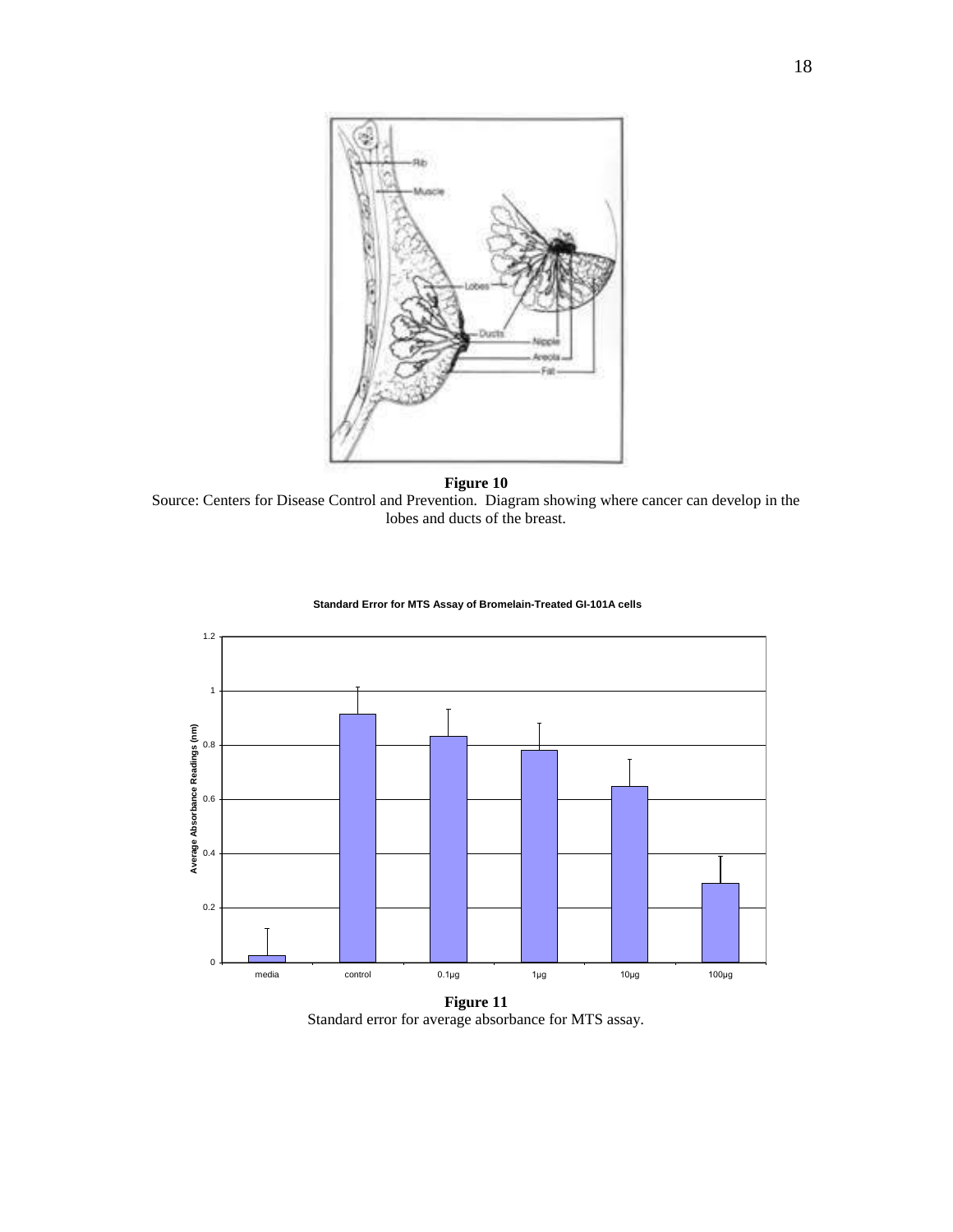**Standard Error for Absorbance of CK18 Levels in Apoptosense ELISA**



**Figure 12** Standard error for absorbance of CK18 levels.



**Figure 13** Microplate setup for MTS assay procedure.



**Figure 14** Microplate setup for M30-Apoptosense ELISA procedure.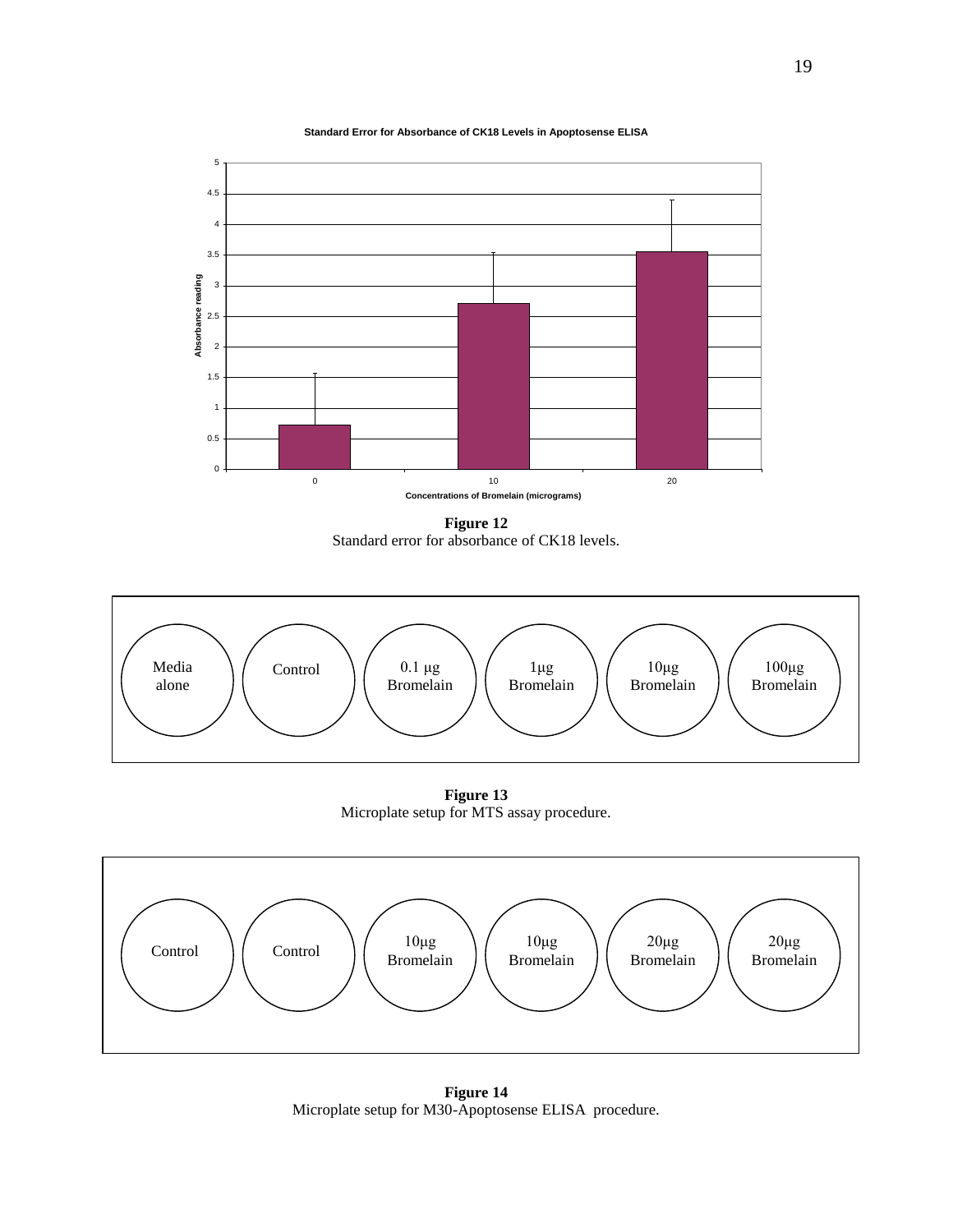| Source of Variation   | SS                  | df | ΜS |                                     | P-value | F crit |
|-----------------------|---------------------|----|----|-------------------------------------|---------|--------|
| <b>Between Groups</b> | $2.85E + 08$        | 1  |    | 2.85E+08 24.34069 0.001144 5.317655 |         |        |
| Within Groups         | 93682632 8 11710329 |    |    |                                     |         |        |
|                       |                     |    |    |                                     |         |        |
| Total                 | $3.79E + 08$        | 9  |    |                                     |         |        |

**Table 1:** ANOVA: GI-101A Cell Count

**Table 2:** ANOVA: MTS Absorbance Readings

| F crit<br>P-value          | ΜS       | df | SS          | Source of Variation   |
|----------------------------|----------|----|-------------|-----------------------|
| 7.858876 0.000018 2.472927 | 1.139101 | 4  | 4.556405    | <b>Between Groups</b> |
|                            | 0.144945 | 90 | 13.04501    | Within Groups         |
|                            |          |    |             |                       |
|                            |          |    | 17.60142 94 | Total                 |
|                            |          |    |             |                       |

**Table 3:** ANOVA: M30-Apoptosense ELISA Absorbance Readings

| Source of Variation   | SS.                 | df | ΜS |                              | P-value | F crit   |
|-----------------------|---------------------|----|----|------------------------------|---------|----------|
| <b>Between Groups</b> | 8.203728            |    |    | 2 4.101864 69.72896 0.003056 |         | 9.552094 |
| <b>Within Groups</b>  | 0.176478 3 0.058826 |    |    |                              |         |          |
|                       |                     |    |    |                              |         |          |
| Total                 | 8.380206            | 5  |    |                              |         |          |
|                       |                     |    |    |                              |         |          |

### **References**

Báez, R., Lopes, M.T., Salas, C.E., & Hernández, M. 2007. In vivo antitumoral activity of stem pineapple (Ananas comosus) Bromelain. *Planta Medica*, 73(13), p. 1377-1383.

Beuth, J. and Braun, JM. 2005. Modulation of murine tumor growth and colonization by bromelaine, an extract of the pineapple plant. *Koeln*, Vol. 19 ed. 2 p. 483-485.

Buhner, S. H. 1999. Herbal Antibiotics. Massachussets: Storey Publishing. p. 21, 27, 54.

Centers for Disease Control and Prevention. 2006. *Breast Cancer*. Atlanta, GA: Division of Cancer Prevention and Control. http://www.cdc.gov.

Eckert, K., Grabowska, E., Stange, R., Schneider, U., Eschmann, K., & Maurer, H.R. 1999. Effects of oral bromelain administration on the impaired immunocytotoxicity of mononuclear cells from mammary tumor patients. *Oncology Report*, 6(6), p. 1191-1199.

Ehrlich, S. D. 2007. Bromelain. *University of Maryland Medical Center*. Retrieved March 31, 2009 from http://www.umm.edu.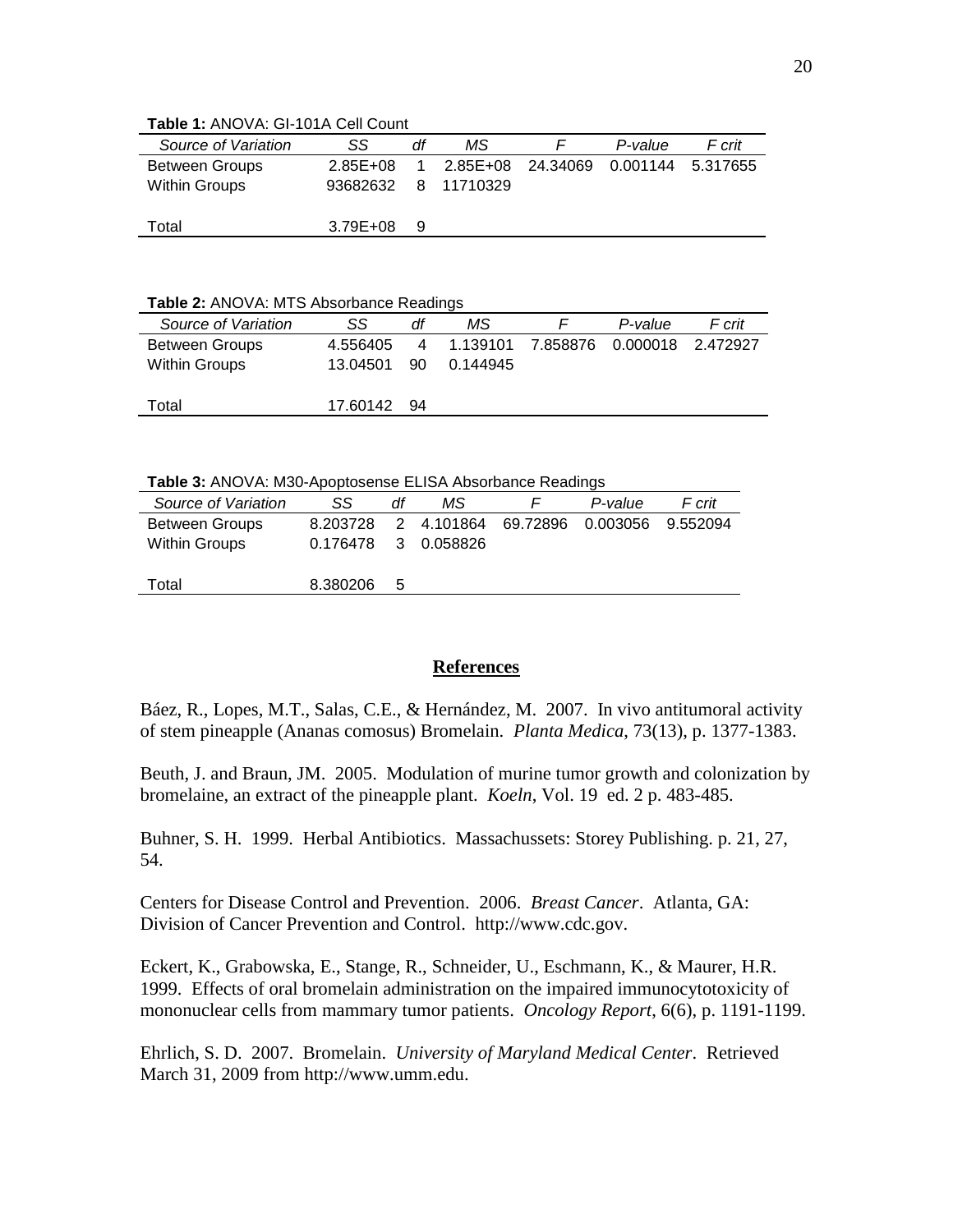Erstad, S. 2007. Side effects from chemotherapy. *WebMD*. Retrieved March 31, 2009 from http://www.webmd.com.

Guimaraes-Ferreira, C. A., Rodrigues, E. G.., Mortara, R. A., Cabral, H., Serrano, F. A., Ribeiro-dos-Santos, R., and Travassos, L. R. 2007. Antitumor effects in Vitro and in Vivo and mechanisms of protection against Melanoma B16F10-Nex2 cells by Fastuosain, a cysteine proteinase from Bromelia fastuosa. *Neoplasia*, 9(9) p. 723-733.

Hidaka, M., Nagata, M., Kawano, Y., Sekiya, H., Kai, H., Yamasaki, K., Okumura, M., and Arimori, K. 2008. Inhibitory effects of fruit juices on cytochrome P450 2C9 activity in Vitro*. Bioscience, Biotechnology, Biochemistry*, 72(2) p. 406-411.

Kalra, N., Bhui, K., Roy, P., Srivastava, S., George, J., Prasad, S., & Shukla, Y. 2008. Regulation of p53, nuclear factor κB and cyclooxygenase-2 expression by bromelain through targeting mitogen-activated protein kinase pathway in mouse skin. *Toxicology and Applied Pharmacology*, 226(1), p. 30-37.

Maurer, H. R. 2001. Bromelain: biochemistry, pharmacology, and medical use*.* Berlin, Vol. 58 p. 1234.

Morrissey, J.J., & Raney, S. 1998. A metastatic breast tumor cell line, GI-101A, is estrogen receptor-positive and responsive to estrogen but resistant to tamoxifen. *Cell Biology International*, 22(6), p. 413-419.

Mynott, T.L., Ladhams, A., Scarmato, P., & Engwerda, C.R. 1999. Bromelain, from pineapple stems, proteolytically blocks activation of extracellular regulated kinase-2 in T cells. *Journal of Immunology*, 163(5), p. 2568-2575.

Narasimhan, M., Rose, R., Karthikeyan, M., & Rathinavelu, A. 2007. Detection of HDM2 and VEGF co-expression in cancer cell lines: novel effect of HDM2 antisense treatment on VEGF expression. *Life Sciences*, 81, p. 1362-1372.

Rathinavelu, P., Malave, A., Raney, S. R., Hurst, J., Roberson, C.T., & Rathinavelu, A. 1999. Expression of mdm-2 oncoprotein in the primary and metastatic sites of mammary tumor (GI-101A) implanted athymic nude mice. *Cancer Biochemistry Biophysics,* 17, p. 133-146.

Ries LAG, Melbert D, Krapcho M, Stinchcomb DG, Howlader N, Horner MJ, Mariotto A, Miller BA, Feuer EJ, Altekruse SF, Lewis DR, Clegg L, Eisner MP, Reichman M, Edwards BK (eds). 2007. *SEER Cancer Statistics Review, 1975-2005*, National Cancer Institute. Bethesda, MD. http://seer.cancer.gov/csr/1975\_2005/

Sagar, S.M., Yance, D., & Wong, R.K. 2006. Natural health products that inhibit angiogenesis: a potential source for investigational new agents to treat cancer – Part 1. *Current Oncology*, 13(1), 14-26.